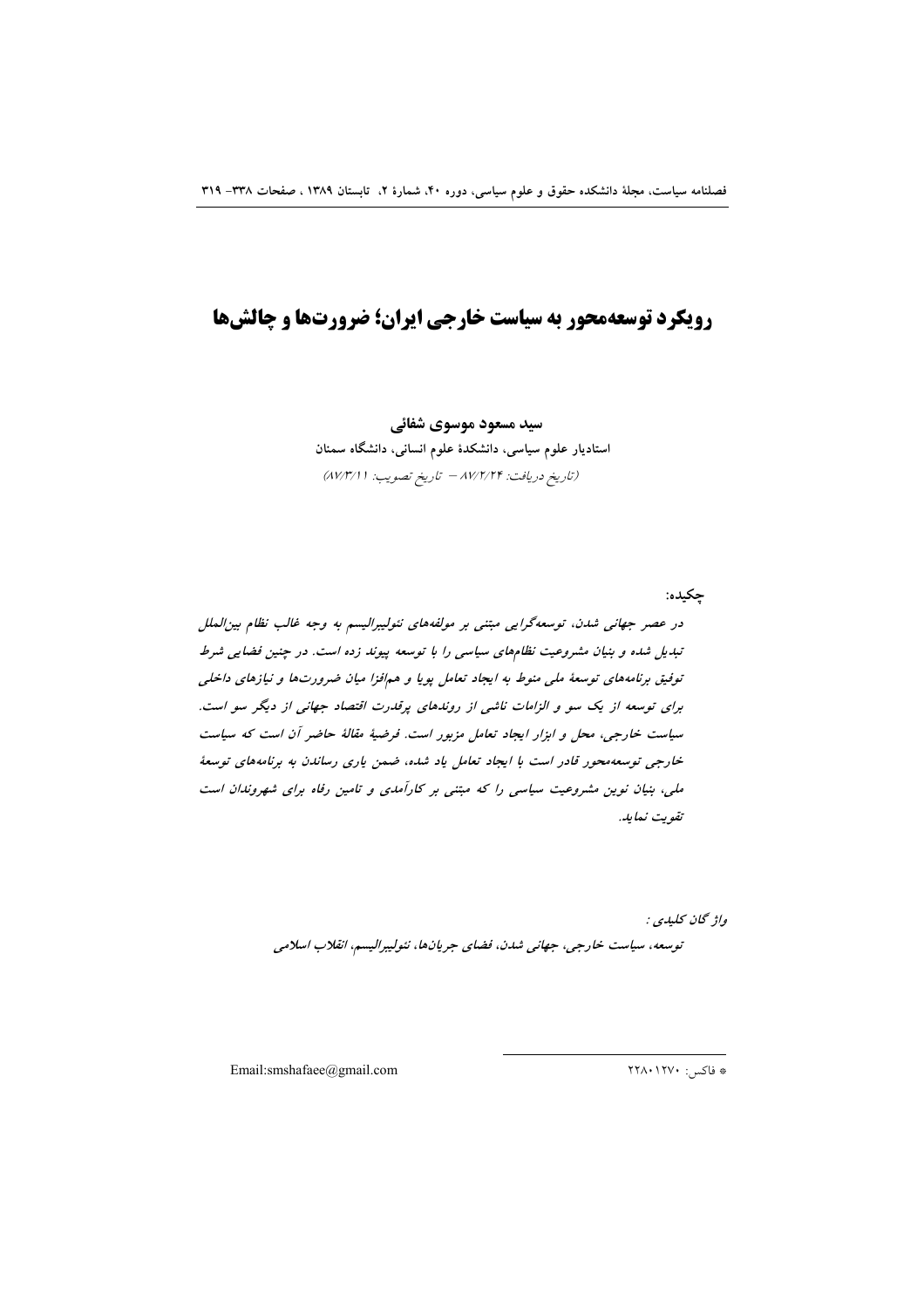#### مقدمه

گسترش و عالم گیری فرایند جهانی شدن، مبتنی بر مولفههای نئولیبرالیسم بـه وجـه غالـب نظام بین|لملل تبدیل شده است. مقبولیت فرایند مزبور این اجمــاع جهــانی را پدیــد اَورده کــه الگوی کلی: توسعه→ ثروت ↔ قدرت، تعیین کنندهٔ منزلـت بـین|لمللـی کـشورها اسـت.' در چنین شرایطی کشورها برای حفظ مشروعیت و تداوم بقای خود چارهای جز ورود بــه فرأینــد توسعه با رویکردی جهانی ندارند. مسلماً ایران با خصوصیات ژئوپلیتیک خود نمیتواند از ایـن تحولات فارغ و منفک باشد. تصویب سند چشم انـداز، نمـاد ضـرورت توجـه و همراهـی بـا تحولات جهانی پیش گفته است. چشم انداز جمهوری اسلامی ایران در افق ۱۴۰۴ به صراحت اهداف کلان ملی کشور را بدین شرح اعلام میکند: *ایران کشوری است توسعه یافته با جایگ*اه اول اقتصادي، علمي و فناوري در سطح منطقه، با هويت اسلامي و انقلابي، الهـام بخـش در *جهان اسلام و با تعامل سازنده و موثر در روابط بین الملل. م*اهیت این اهداف بهروشنی حـاکمی از اّن است که توسعهٔ ملی کشور نباید و نمیٍتواند در تقابل با جهـان بــه ثمــر نــشیند؛ بلکــه از طریق تعامل سازنده است که منابع و ثبات لازم برای تحقق توسعهیافتگی فراهم خواهد شد.

مقالهٔ حاضر درصدد پاسخگویی به این سوال است که کدام رویکرد در سیاست خـارجی بهصورت توامان با استراتژی کلان توسعهٔ ملی کشور و نیز روندهای جهـانی همـاهنگی دارد و میتواند زمینههای لازم برای توسعهٔ ملی را فراهم کند؟ برای پاسخگویی به سـوال فـوق، ایـن فرضیه مطرح می شود: از آنجا که توسعهٔ پایدار ملی با رویکرد جهانی و مبتنی بر تعامل سازنده و موثر با جهان به هدف اعلامی نظام تبدیل شده و لازم است در این راستا میان عرصهٔ توسـعهٔ ملی و جریان اصلی توسعه محور نظام بین الملل هماهنگی ایجاد شود، رویکرد توسعه محـور بـه سیاست خارجی می تواند زمینهٔ تحقق این هدف را از طریق بهبود روابط بـا جهـان و فـراهم كردن شرايط استفاده از امكانات بين المللي ايجاد كند.

جهت آزمون فرضیهٔ طرح شده، در ابتدا یک چهارچوب نظری برای بررسی رابطهٔ میان سه متغیر ت*وسعه، سیاست خارجی و جهانی شدن* ارائه خواهـد شـد. در ادامـه بـه دو مجموعـه از عوامل در دو سطح بین|لمللی و داخلی می یردازیم، تا به ترتیب، ض*رورت هـا و چـالش هـای* رویکرد توسعهمحور به سیاست خارجی ایران تبیین شوند. بخش پایانی مقالـه نیــز بــه توضــیح نتايج أزمون فرضيه مي پردازد.

۱– برای درک وجه غالب نظام بین|لملل باید از سطح تفکرات و فضای عام امنیتی– نظامی حاکم بـر خاورمیانــه گــذر کــرد و بصورتی کلان وضعیت عمومی جهان را که مبتنی بر توسعهگرایی و رفاهطلبی است مد نظر قرار داد.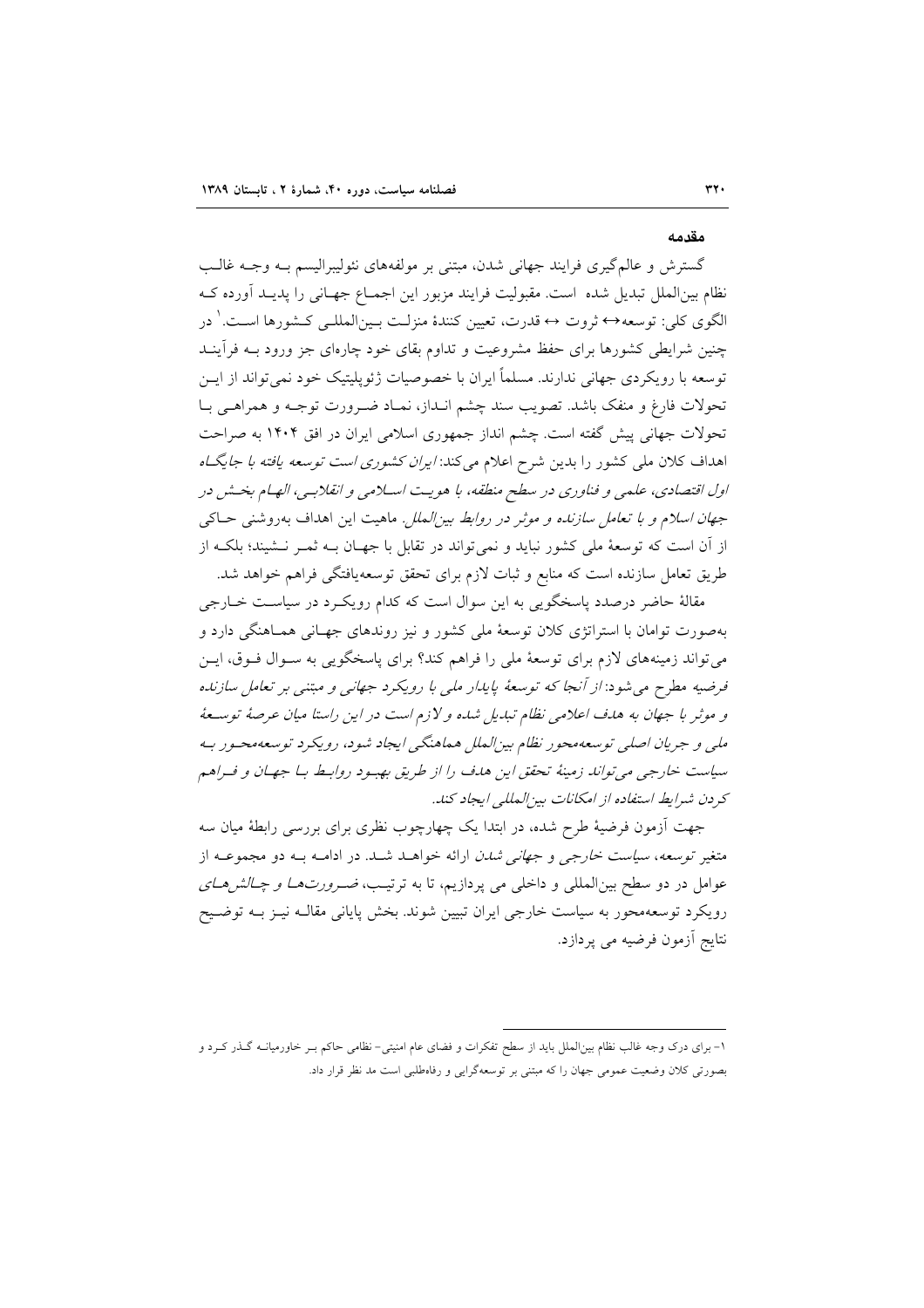#### چهارچوب نظری

چهارچوب نظری مقالهٔ حاضر بر بنیان این مفروض استوار است که در عصر جهانی شــدن برای تحقق اهداف کلان ملی، ایجاد تعــاملی پویــا و هــم|فــزا میــان دو ســطح داخلــی(ملــی) و خارجي(بينالمللي) ضروري است. سياست خارجي هر كشور محل وقـوع و ابـزار ايجـاد ايـن تعامل سازنده و همافزا است. این همان نقطهٔ کانونی است که در آن" *توسعه، سیاست خــارجی و جهانی شدن"* با یکدیگر پیوندی عمیق و ناگسستنی پیدا میکنند. در صورت برقراری تعامـل یاد شده و تحقق توسعه و تـامین رفـاه، زمینــه بــرای آزادی عمــل(Autonomy)' و ارتقــا عــزت نفس (Self-respect) بهمثابة دو هدف اساسي سياست خارجي ايران فراهم خواهد شد.



در شرایط کنونی توان حکومتها برای حرکت در مسیر توسعه، رفاه و پیشرفت مـداوم بــه مبنای مشروعیت و امنیت ملی تبدیل شده است. دکتر *سریع القله*م در نظریـهٔ انـسجام درونــی بهدرستی به این موضوع مهم می پردازد که "اساساً توسعه یافتگی تــابع حــل بحــران مــشروعیت است. حل بحران مشروعیت در یک کشور– ملت و یا جامعه نیازمند تحول و آموزش فرهنگی برای ساخت انسانهای کارآفرینی است که بتوانند بر اساس اصول، هنجارها، قواعد، الزامات و

۱– مفهوم آزادی عمل به تعبیر پروفسور روح الله رمضانی به معنای بهینهسازی آزادی کنش در نظام بین(لمللی است. به ایــن معنا كه كشور بتواند در عرصهٔ بینِالملل تا حداكثر میزان ممكن (البته به طور نسبی) فـارغ از نفـوذ و سـلطهٔ كـشور و قــدرت دیگری، اهداف و سیاستهای خود را تعقیب نماید. نگاه کنید بـه: روح الله رمـضانی،(۱۳۸۰)، چهـارچوبی تحلیلــی بــرای سیاست خارجی جمهوری اسلامی ایران، ترجمهٔ علیرضا طیب، تهران: نشر نبی).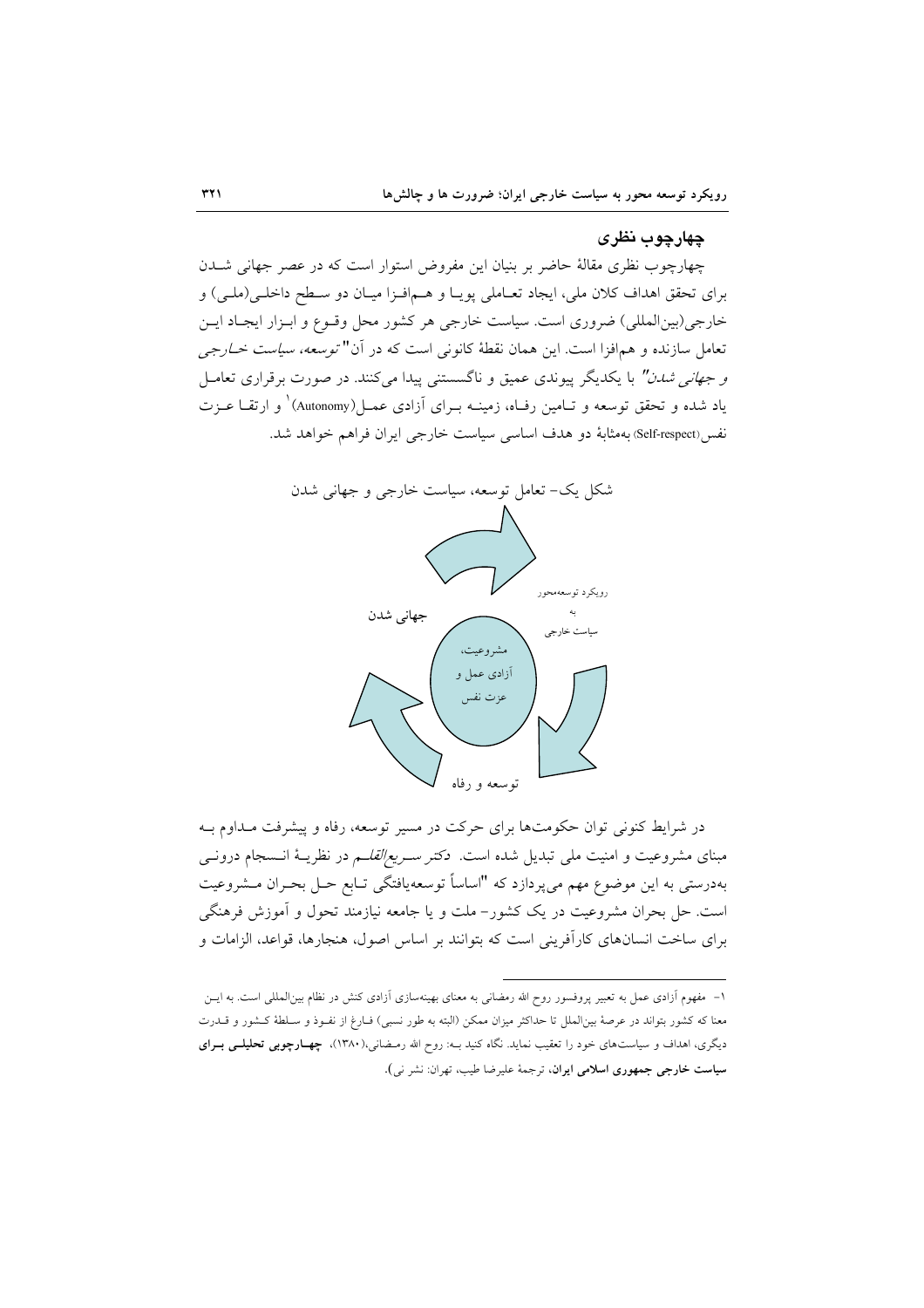توانمندیهای مورد نیاز در عصر جهانی شدن در سراسر جهان فعـال باشــند" (سـریع القلــم، ۱۳۸۴، ص:٣٧). این دیدگاه نه تنها توسعه را با بنیان مشروعیت نظام پیونــد مــی;زنــد بلکــه آن را امــری برونگرا و جهانگرایانه میداند که مسلماً در انزوا و خوداتکایی محقق نخواهد شد.

در چنین وضعیتی، مشروعیت و بقا نظام جمهوری اسلامی ایران بـیش از پـیش بــا رفــاه و توسعهٔ اقتصادی پیوند خورده است. در این راستا دکتر *سیفزاده* به این موضوع اشاره مےکنـد که انزواگرایی و دوری گزیدن از امواج قدرتمند فرایند جهانی شدن و یا اتخاذ موضع تقـابلی-تهاجمی در برابر آن امری است ناممکن که صرفاً به عقب ماندگی و پذیرش منفعلانهٔ ملزومات جهاني شدن مي انجامد (سيف زاده،۱۳۸۴، ص:۲۴). به تعبير *روزكرانس، جه*اني شدن يك واقعيت و یک فرایند جهان کنونی است. وی معتقد به تغییر ماهیت دولت در عصر جهانی شـدن اسـت و ایــن دوره را دورهٔ دولـت مجــازی(Virtual State) مــیخوانــد (Rosecrance, 1999, Part I). دکتــر *سيف زاده* در همين ارتباط به اين اتفاق نظر جهاني اشاره مي كند كه دولتها با اصـرار بـر كـار ویژههای ماقبل مدرن و مدرن که به ترتیب اعتقاد– مبنا و قلمرو– مبنا بودند، شانس بقای خــود در عصر دولت مجازي را از دست خواهند داد (سيف زاده، ١٣٨۴، ص٢۶).

به این ترتیب، جمهوری اسلامی ایران برای حفظ مشروعیت و تداوم بقا، ملزم به گـذر از بنیان های اعتقاد- مبنا و قلمرو- مبنای دولت و حرکت در مسیر توسعهٔ برونگـرا اسـت. الـزام برای اتخاذ رویکرد توسعهمحور به سیاست خارجی جمهوری اسلامی ایران ناشی از فسشارهای دو فراینــد متــداخل و قدرتمنــد جهــاني شــدن و توســعه اســت كــه توامــان از دو ســطح خارجی(بینالمللی) و داخلی(ملی) بر کشور وارد میشوند. بـهگونـهای کـه اتخـاذ رویکـرد توسعهمحور به سیاست خارجی، دیگر یک انتخاب محسوب نمی شود بلکه یک الزام است ک با بنیان مشروعیت، امنیت ملی و تداوم حیات نظام سیاسی پیونـد خـورده اسـت. تـصویر زیـر استدلال طرح شده را در قالب ساختاری یکپارچه ترسیم کرده است.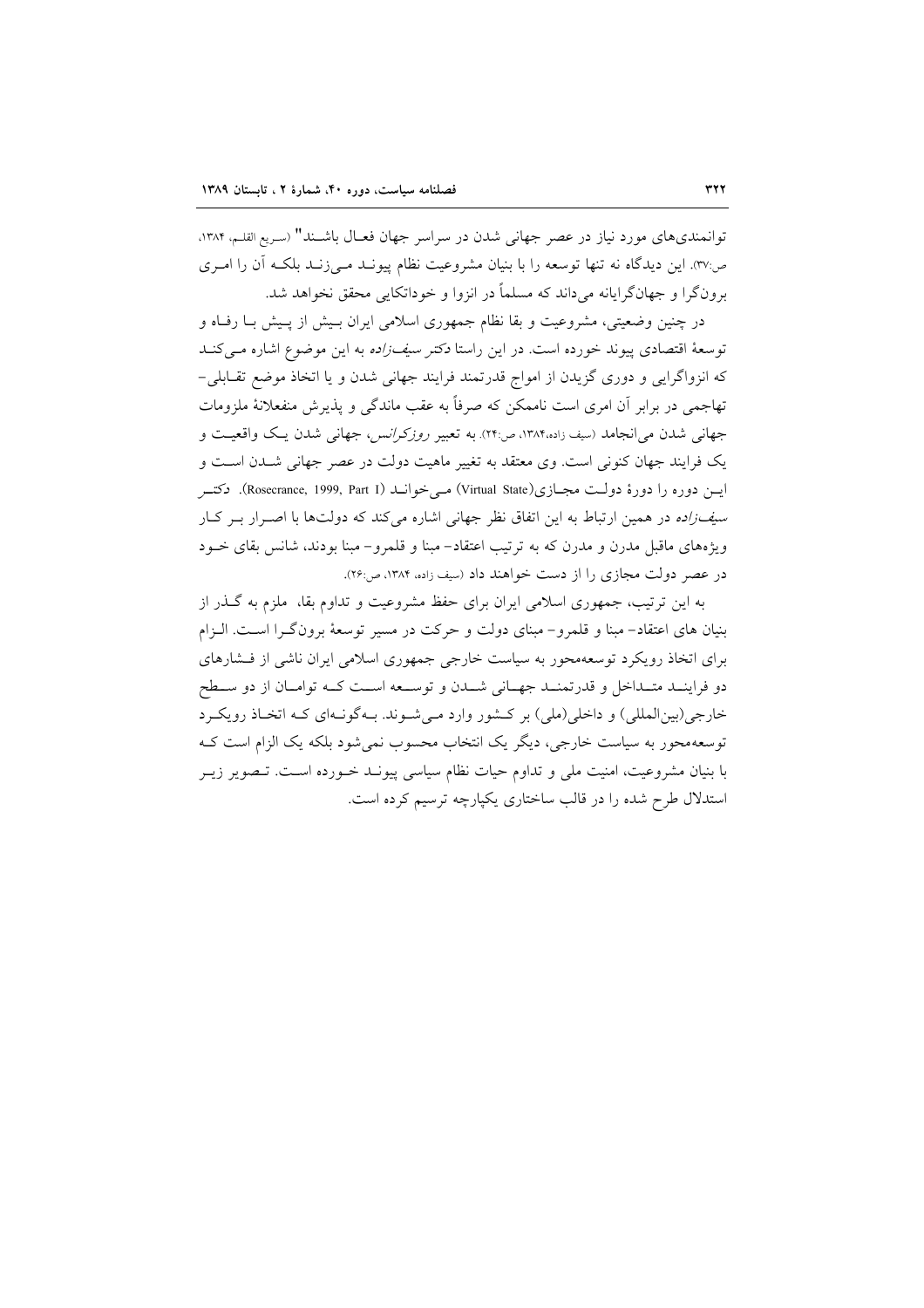

توسعه محوری در سیاست خارجی ایران مبتنی بر *ضرورت ها* و مواجه با *چالش هایی* اسـت که در ادامه به بررسی آنها خواهیم پرداخت.

## نئوليبراليسم، فضاي جريانها و ضرورت توسعهمحوري در سياست خارجي فرایند جهانی شدن در متجلّی ترین شکل خود در عرصهٔ اقتصادی نمود یافته است و بر همبن مبنا تفکر نئولیبرالیسم در سه دههٔ اخیر و در چهارچوب جهانی شدن، پارادایمی مبتنی بر رفاه و توسعهٔ برونگرا را بر جهان حاکم کرده است. پیدایی و گسترش نئولیبرالیسم بهمثابهٔ یک ایدئولوژی با انتشار آثار رابرت ماندل (Robert Mundell) و آرتور فلمینگ (Arthur Fleming) مرتبط بود. در مرحلهٔ بعد در دهههای ۱۹۶۰ و ۱۹۷۰، فردریک هایک (Friedrich Von Hayek) فیلسوف اقتصادی و میلتون فریدمن(Milton Friedman)، شاگرد نزدیک وی، تفکر نئولیبرالیسم را بسط و گسترش دادند. آنها در چارچوب تفکرات مکتب اطریش (Austrian School) استدلال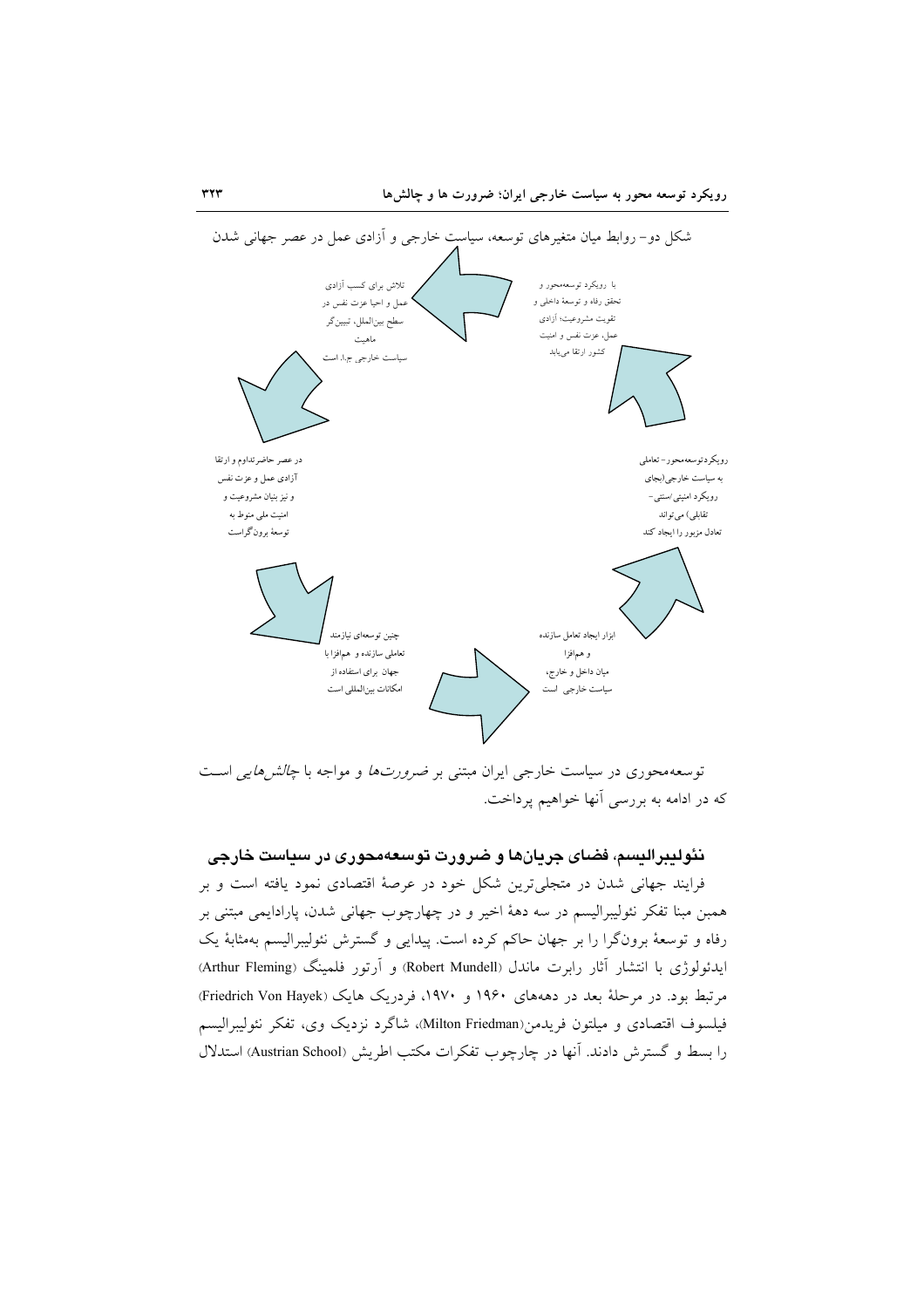کردند که حمایتگرایی باعث ناکارآمدی اقتصاد میشود؛ و بر این اساس کشورها باید ضمن اتخاذ و اجرای سیاستهای آزادسازی، بازارهای خود را بروی جهان خارج بگشایند و بر ایجاد توان صادراتی بر پایهٔ مزیت نسبی متمرکز شوند. همچنین شرکتهای دولتی، باید با هدف افزایش سوددهی و کارآمدی، به بخش خصوصی واگذار شده و قوانین دست و پاگیر فعالیت اقتصادی باید از طریق مقرراتزدایی کاهش یابند. در این تفکر بازارها بهمنزلهٔ ساختارهای اجتماعی خودکار در نظر گرفته می شوند که مجازند بدون محدودیت فعالیت کنند.

نئوليبراليسم ادعا مي كند كه محصول اين فعاليتِ بدون محدوديت، أن خواهد بود كه بازارها به تمام نیازهای اقتصادی پاسخ گویند، بهصورت کارآمد تمام منابع اقتصادی را مورد بهرهبرداری قرار دهند و اشتغال کامل ایجاد کنند. از این دیدگاه دلیل اینکه فقر، بیکاری، عقبماندگی و بحرانهای اقتصادی دورمای وجود دارد آن است که بازارها بهوسیلهٔ دولت، اتحادیههای کارگری و رویههای اجتماعی ریشهدار در تاریخ و فرهنگ هر کشور محدود می شوند. در حوزهٔ اقتصاد بین الملل نیز منطق نئولیبرالیسم مبتنی بر نظریهٔ ارتدوکس تجارت آزاد است که استدلال میکند تجارت آزاد رقابتی و مبتنی بر مزیت نسبی بهصورت خودکار به نفع تمامی ملتها خواهد بود. *پل کروگمن*، این موضوع را اصل مقدس (Sacred Tenet) نظریهٔ اقتصادی استاندارد می داند که مورد قبول و تاکید نئولیبرالها است (Krugman, 1987, P.131). بر این اساس، نئولیبرال&ا در عرصهٔ بین|لملل بهطور کلی سه نقطه نظر اصلی دارند: تجارت اَزاد كالاها و خدمات، جريان آزاد سرمايه و نيز آزادي سرمايهگذاري (George, March 1999, P.8).

معتقدان نئولیبرالیسم، علی رغم انتقادات فراوان که به ماهیت بی رحمانه و نابرابرانهٔ این نظریه وجود دارد، ایدههای مستقر در این تفکر را چنان بسط دادند که گویی نئولیبرالیسم جزئی از شرایط طبیعی و عادی زندگی نوع بشر در جهان کنونی است. تاریخ عملی نئولیبرالیسم در سال ۱۹۷۹، از زمان بهقدرت رسیدن *مارگرت تاچر و* انقلاب نئولیبرال<sub>ی</sub> وی در بريتانيا، آغاز شد (.Paine http://home.comcast.net/~lewispaine/neolib.htm). متعاقب قدرتگیری *تاچر*، پیروزی *ریگان* در ایالات متحده، موج نئولیبرالیسم را بهصورت یک سیاست عملی کلان به آمریکا نیز منتقل کرد. *ریگان و تاچر* نه تنها در سیاست کشورهای خود تغییر جهت اساسی به سوی توصیهها و برنامههای نئولیبرال ایجاد کردند، بلکه کنترل آنها بر نهادهای عمدهٔ برتن وودر باعث تحمیل و گسترش این سیاستها در سراسر جهان شد.

آنچه از آن بهعنوان فرایند سه وجهی نئولیبرالیسم، جهـانی شـدن و توسـعهٔ بـرونگـرا یـاد کردیم، عملاً در فضایی بنام فضای جریانها (Space of Flows) روی می دهد. یک فضای جدید جهاني كه اگرچه با مقاومتهايي از سوي رقيب خـود- فـضاي مكـانهـا (Space of Places) -روبروست، ولي با قدرتي فزاينده در حال سلطه يابي بر سراسر جهان و شكل دادن به الگوهـاي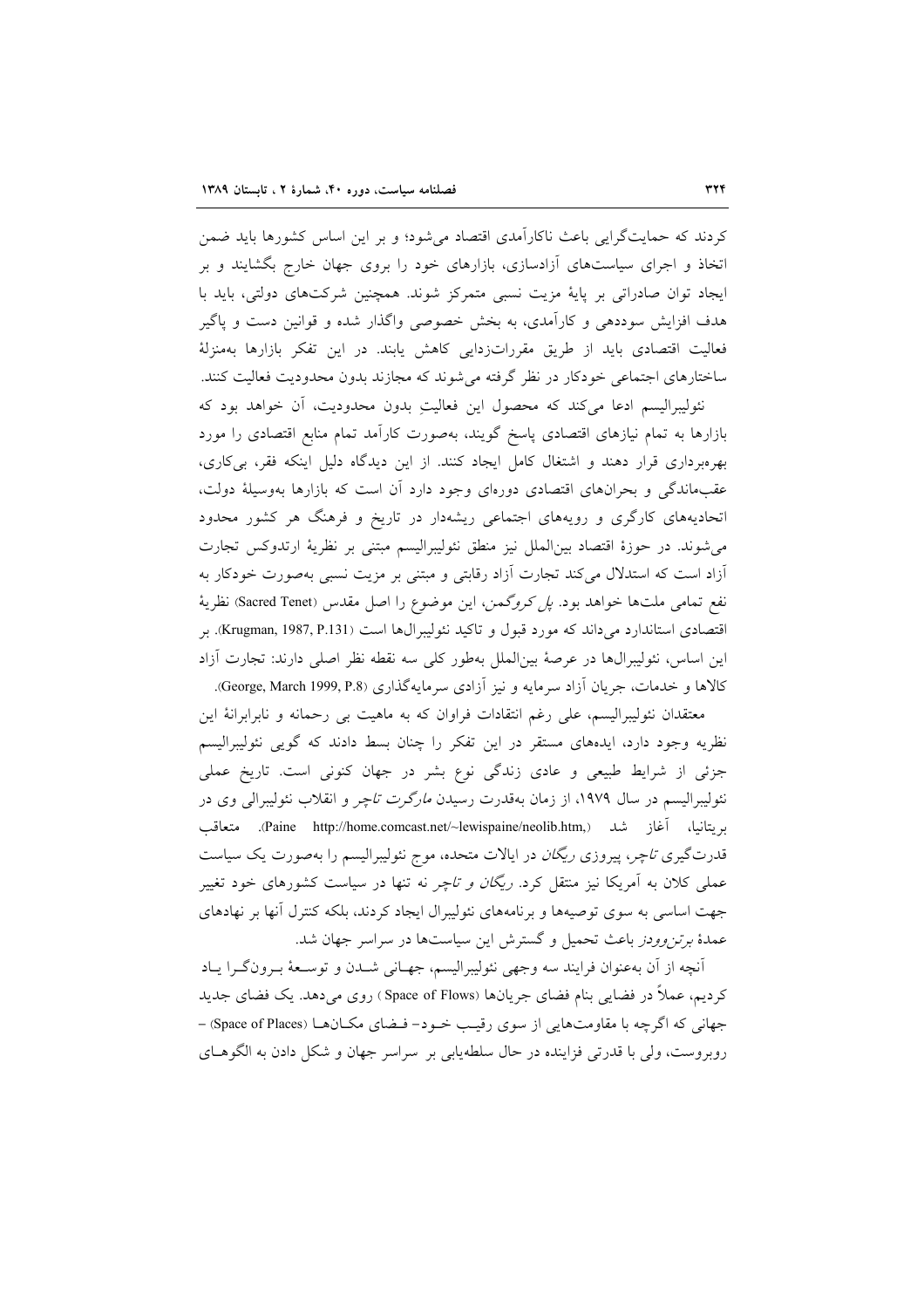جدید تولید و توزیع ثروت و قدرت در نظام بین الملل است. بـسیاری از رونـدهای متعـارض جهان کنونی ناشی از کشمکش و همزیستی توامان میان این دو نوع *فـضای متف*ـاوت در عـصر جهاني شدن است. شناخت اين دو فضا، مي تواند يک چهارچوب تحليلي براي درک تحـولات جهانی و شناسایی و بکارگیری ایزارهای مناسب کنش و واکنش بازیگران در چنین شـرابطی را فراهم كند.

اصطلاح فضای جریانها برای نخستین بـار در سـال ١٩٩٧، توسـط *مانوئـل كاسـتلز و*ارد ادبیات جامعهٔ اطلاعاتی شد (کاستلز، ۱۳۸۰). فضای جریانهـا در مقابـل فـضای مکـانهـا مطـرح گردید. فضای مکانها، به معنای ساختارهای مکانی جوامع بـشری اسـت کـه درسـرزمینهـای تحت حاکمیت دولت- ملتهای مختلف مستقر هستند. به عبارت دیگر، فـضای مکـانهـا بـا تفکیک، جداسازی و شکل گیری مرزها ً در قالب نظام دولت– ملت وستفالیایی قابـل شناسـایی است. در حالی که فضای جریانها با کنشهای متعامل و پیوندها و وابستگی های متقابل پیچیده تعریف میشود. تصور این فضا، محصول ادراک جهان در قالب جریانهای قدرتمنـد فراملـی است که محتوای جهانی شدن نئولیبرالیسم را شکل دادهاند. در واقع، در سطح کلان، فهای مکانها عمدتاً عرصهٔ *سیاست سخت* مبتنی بر مولفههــای سیاســی، نظــامی و امنیتــی و فــضای جريانها اساساً عرصهٔ *سياست نرم* مبتنى بر مولفههاى اقتصاد، رفاه و توسعه است.

شکل گیری فضای جریانها از دههٔ ۱۹۷۰ و در چهارچوبی نظامند شروع شـد و بـه همـراه جهانی شدن در دهههای ۱۹۸۰ و ۱۹۹۰ گسترش یافت. به تعبیر ت*یلور* آنچه بـرای ادراک بهتـر چنین جهانی مورد نیاز است، یک چهارچوب پژوهشی برای توصیف و تبیـین جهـان بــهمنزلــهٔ فض*ای جریانها* است ( Taylor,2000, PP.5-7). فرآیندی که ما بهعنوان جهانی شدن می شناسیم، مجموعهای از جریانهای فراملی اقتصادی، سیاسی و فرهنگی است کـه در شـبکهای از جهـان شهرها (World Cities/Global Cities ) با سرعتی فزاینده، توزیـع ثــروت و قــدرت در جهــان را هدایت و کنترل میکنند. فرایند پیش رو، آشکارا، جریانهـا را جـایگزین مرزهـا خواهـد کـرد. جهانی شدن اساساً در بارهٔ فضای جریانها است. محتوای ساری و جاری در فضای جریــانهــا همان تفکر نئولیبرالیسم، رفاه و توسعه است که اینک بهواسطهٔ شـبکهای شـدن جهـان توانــسته است خود را از قبد محدودیت های فضای مکانها رها سـاخته و در قالـب فـضای جریـانهـا مرزهای سرزمینی را درنوردد.

فضای جریانها مبتنی بر نـوعی پویـایی درونـی اسـت کـه هـیچ گونـه مـرز و محـدودیت سرزمینی را برنمی تابد. این نظام انعطاف پذیر منوط به شبکه و بشدت گسترش پابنـده اسـت (كاستلز، ١٣٨٠، صص:٢٧-٢٨). يويايي دروني جامعهٔ شبكهاي بهصورت مـداوم در حـال شكـستن و ف ا– روی از محــدودیتهــای مرزهــای ســرزمینی اســت. فراینــدی کــه اصــطلاحاً بــه آن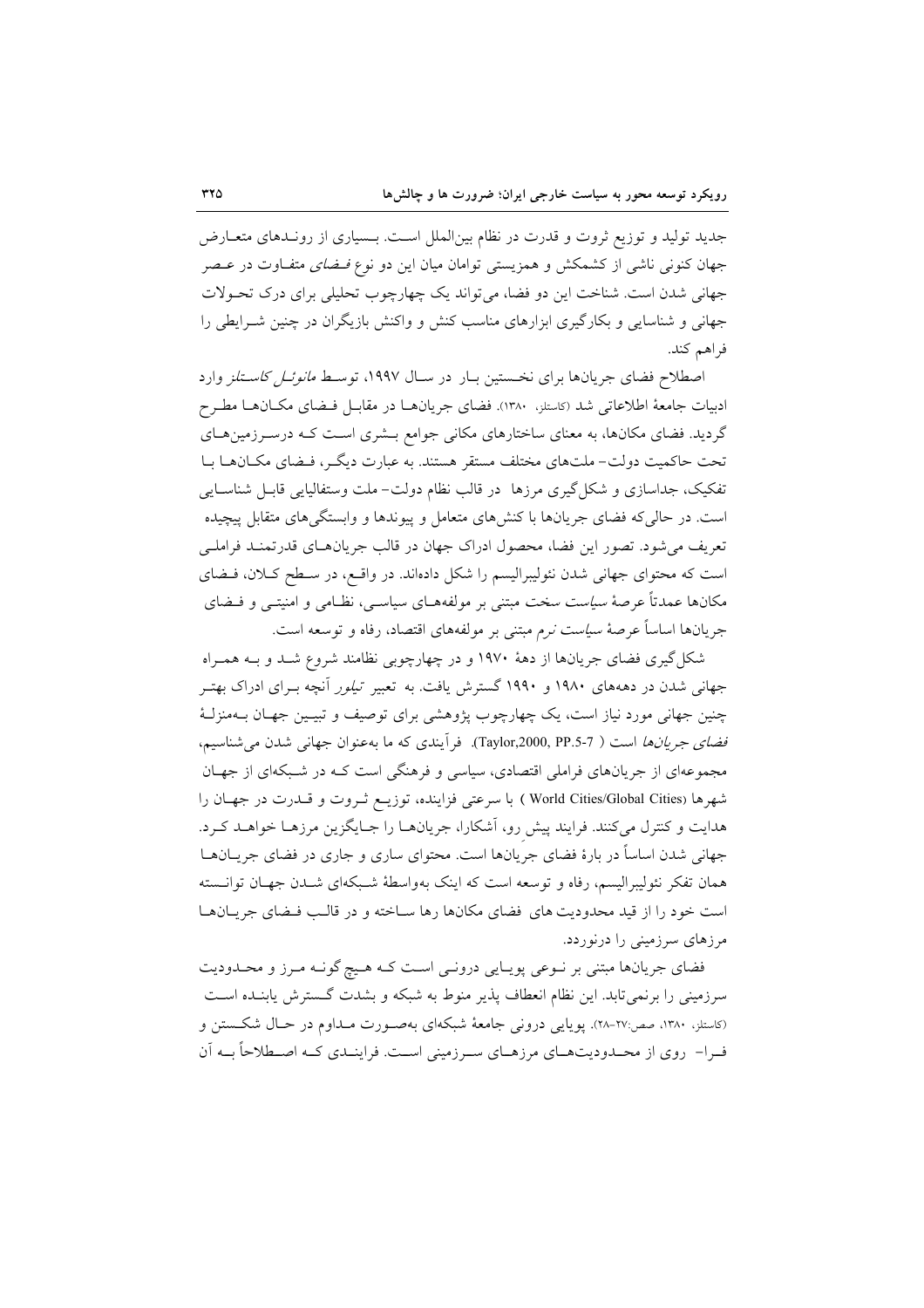سرزمینزدایی (Deterritorialization) می گویند. در این فضا انواع جریانهای سرمایه، اطلاعات، فن آوری، ارتباط متقابل سازمانی، تـصاویر و…. بـا سـرعتی بـاور نکردنـی و در واقــع بــدون محدودیت زمانی و مکانی در حال گسترش و تحمیل الزامات جهانی شدن، تفکر نئولیبرالیـسم، توسعه و رفاه هستند.

فضاي جريانها با تكيه بر شبكههايي از مدارهاي الكترونيك بهمثابهٔ يايهٔ جامعـهٔ اطلاعــاتي، مکانهای متفاوت را به هم پیوند داده است. نمود این پیوندها بهصورت گرههـایی (Nodes) در شبکه قابل تصور است که معمولاً در *جهان شهرها* تجل<sub>ی</sub> و بـروز مـی،یابنــد (قـورچی، پـاییز ۱۳۸۵، ص:۷۱). این گرهها یا جهان شهرها شبیه به سینایس های سلسله اعـصاب هـستند کـه سـرمایه و سایر جریانهای فراملی در آنها سیال است و کنترل بر شبکه از طریق آنها انجام می شود (کاستلز، ۱۳۸۰، ص: ۱۸). *پیتر تیلور* بر اساس شاخصهای فضای جریانها، نقشههای جدیـد ژئوپلیتیـک از جهان ارائه مي كند ( Taylor, 2004, P.98). بررسي اين نقشهها به ما مي گويد كه الگوهاي حـال و اًیندهٔ تقسیم ثروت و قدرت جهانی چگونهاند و بر چه اساسی صورت میگیرند. اگر بر اسـاس این رویکرد نوین و بر حسب سهم شهرها و مناطق مختلف جهان در فضای جریانهـا، کــه در واقع شاخص مناسبی برای نشان دادن میزان حضور و سهم ملـتهـا در فراینـد جهـانی شـدن، توسعه و رفاه است، نقشهٔ جدید جهان را ترسیم نماییم، تصویر کلی زیر بدست می آید.



شکل سه- جایگاه مناطق و کشورهای مختلف جهان در فضای جریانها

Source: Peter J. Taylor,(2000) "World Cities and Territorial States under Conditions of Contemporary Globalization" Political Geography. No. 19

همچنان که در تصویر فـوق ملاحظـه مـیشـود کـشورهای پیـشرفتهٔ صـنعتی و فراصـنعتی بیشترین سهم را از جهان مبتنی بر فضای جریانها، به خود اختـصاص دادهانـد. ایــن در حــالـی است که آفریقا، خاورمیانه و آمریکای جنوبی (غیر از برزیل) اصولاً سهمی ندارنـد. کــشورهای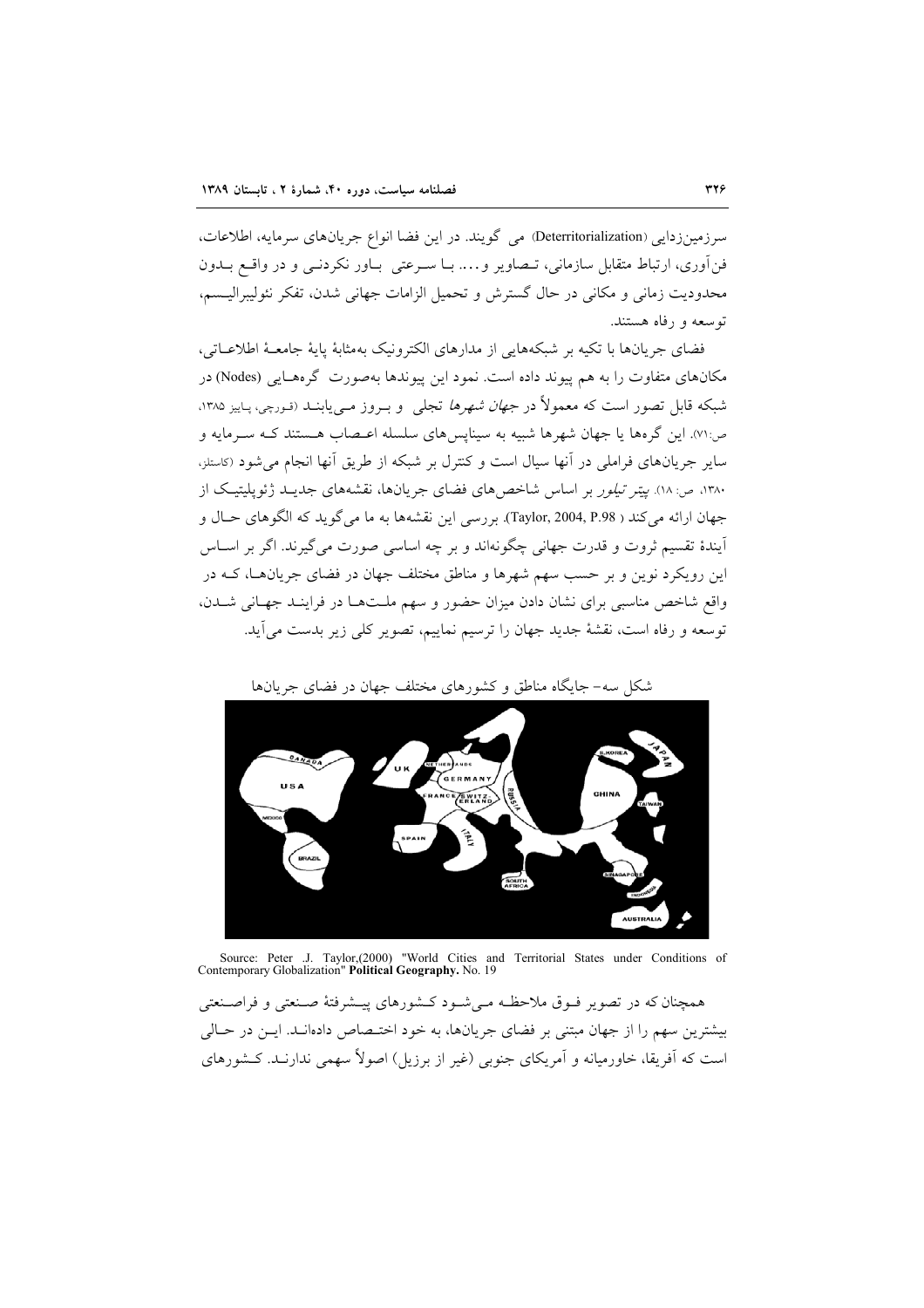سريعاً در حال توسعهٔ شرق آسيا نيز سهم نسبتاً متناسب از فضاي جريانها، جهاني شدن و رفاه مبتنی بر آن بدست آوردهاند. تصاحب سهم برتر توسط آمریکای شمالی، اروپای غربی و شــرق آسیا بدان معنا است که آنها بیش از سایر مناطق جهان در حوزههای اقتـصاد جهـانی، دانـش و فن آوری، ارتباطات و اطلاعات، ابداعات و اختراعات، جریانهای سرمایه، فعالیتهای پـولی و مالی جهانی، انواع خدمات، بیمه و بانکداری و.... ایفای نقش میکنند و بالطبع سهمی بیـشتر از ثروت و قدرت جهانی را به خود اختصاص داده و از ایـن محـل آزادی عمـل و عـزت نفـس بین المللی و امنیت بیشتری خواهند داشت.

در کانون فعالترین مناطق جهان در فضای جریانهــا (اَمریکــای شــمالی، ارویــای غربــی و شرق آسیا)، جهان شهرهایی قرار دارند که در واقع محـل اسـتقرار دفـاتر اصـلی شــرکتهـای فراملیتی هستند. هماهنگی و گسترش فضای جریانها و اَنچه بنام جهانی شـدن مـی شناسـیم در همین نقاط کانونی یا گرهها انجام می شود. شرکتهای فراملیتی و دفاتر آنها در جهـان شــهرها، مرکز نظام سرمایهداری تجدید ساختار شده در فضای جریانها و عصر جهانی شدن هستند. در میان این جهان شهرها، پنج شهر نیویورک، لندن، پاریس، توکیو و هنگ کنگ نقـش اصـلی را ايفا مى كنند.

از آنجا که جایگاه، رفاه، امنیت و قدرت هر ملتی در سال۵حای پـیش٫و منــوط بــه ورود و میزان حضور و مشارکت اَن ملت در فضای جریانها است و شرط لازم برای نقش اَفرینــی در فضای جریانها نیز به میزان و سطح توسعهیافتگی هر کشور بستگی دارد، پس گریـزی نیـست مگر ورود در این رابطهٔ دو سویه؛ رابطهای که در آن، از یک سو توسعه یافتگی شرط لازم برای ورود به فضای جریانها با هدف کسب رفاه، ثروت، امنیت و قدرت بـرای شـهروندان و ملـت است و از سوی دیگر شرط و لازمهٔ حرکت در مسیر توسعهیافتگی، ورود به فضای جریـانهـا است. در تصویر زیر تلاش شده است رابطهٔ دو سویهٔ میان توسعه و فـضای جریـانهـا ترسـیم شود.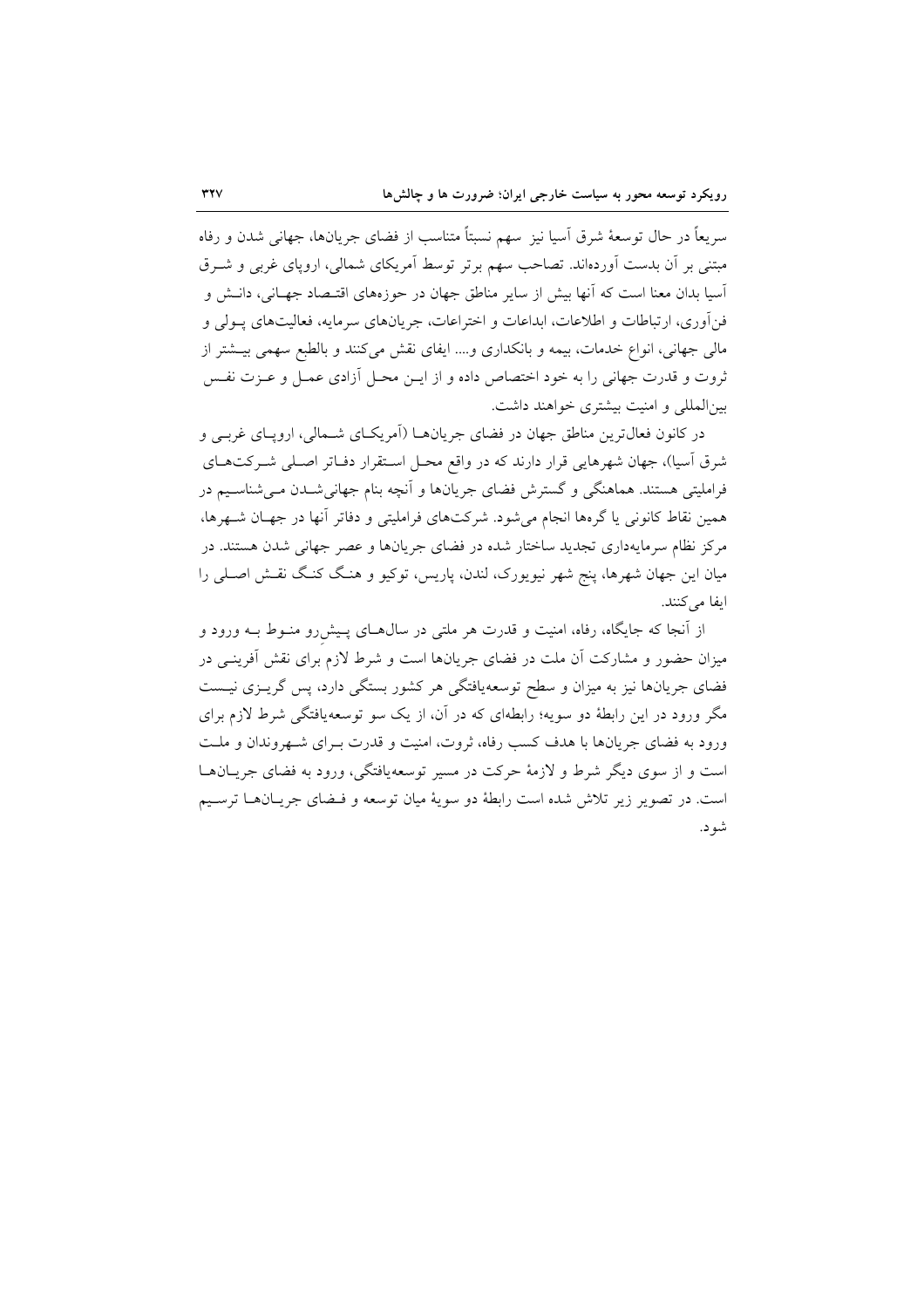

نکتهٔ حائز اهمیت در این میان آن است که آنچه حرکت و چرخش این سـیکل هـمافـزا را ممکن و تسهیل میکند، سیاست خارجی مبتنی بر رویکرد توسعهمحور است که امکـان تعامـل سازنده میان دو طرف این رابطهٔ دوسویه را فراهم کرده و از این طریق، تعاملی پویا در حرکت و چرخش سیکل توسعه→ فضای جریانها ایجاد میکند. پیش شـرط تحقـق سـیکل مزبـور، تبدیل شدن توسعهٔ برونگرا به پارادایم حاکم بر ذهن و عملکرد شهروندان و دولتمردان است. البته تحقق این امر در عصر فضای جریانها، خود نیازمند یک انتخاب تاریخی و سرنوشتساز برای رها شدن و بریدن از *فضای مکانها و جهان گذشته* با تمامی دغدغههای سیاس*ت*، امنیتبی و نظامی آن و ورود به *فضای جریانها و جهان آینده* با پذیرش تمامی الزامات و دشواریهــای آن جهت توسعه، رفاه، پیشرفت و محوریت اقتصاد بهعنوان مبنـای نـوین مـشروعیت و امنیـت است.

چالشهای توسعهمحوری در سیاست خارجی ایران

سوال اصلی مد نظر این قسمت آن است که آیا سیاست خارجی جمهوری اسلامی ایـران در تعامل با الزامات فضاي جريانها و توسعهٔ برونگرا، طراحي و اجرا شـده اسـت؟ و آيــا بــه نقش كليدى خود بهمنزلة محل و ابزار ايجاد تعامل سازنده و همافزا ميان الزامات توامان ناشبي از *محوریتِ جهانی و ضرورت ملی* توسعهٔ برونگرا واقف بوده و تا کنـون در مـسبر تحقـق و تثبيت اين تعامل حياتي حركت كرده است؟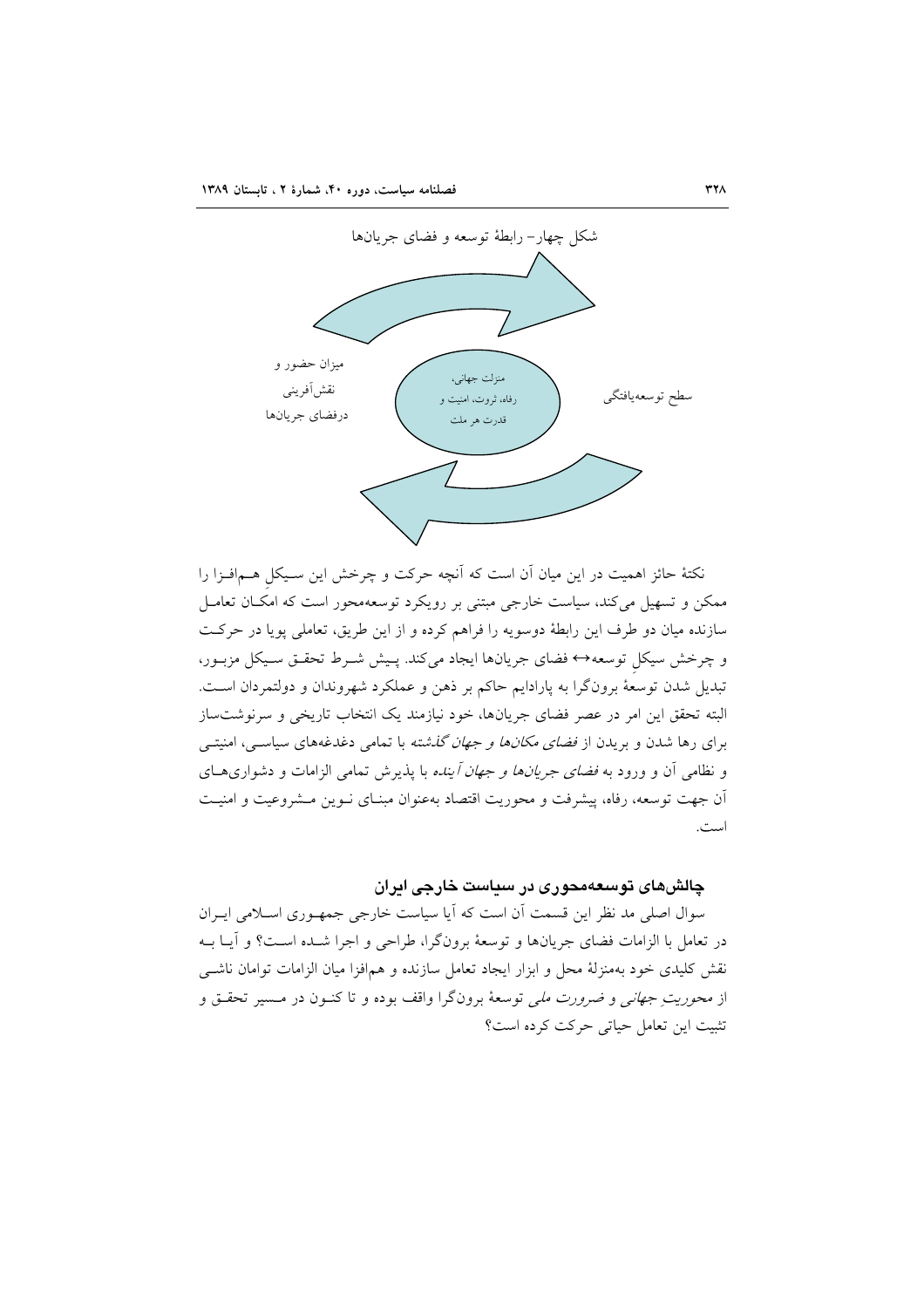در همین راستا و به منظور درک سیاست خارجی ایران، به نظر می رسـد بایـد بـه مبـانی و روح کلی حاکم بر انقلاب اسلامی و اهداف آن مراجعه کرد. استدلال طرح شده در این فیصل بر این بنیان استوار است که سیاست خارجی ایران بـر اسـاس ماهیـتِ *روابـط ← هویـت ←* منافع و←رفتاری که در قالب ساختارهای ذهنی/معنایی انقلاب اسلامی تعریـف شـده اسـت، نتوانسته نقش حياتي خويش بـهمنزلـهٔ محـل و ابـزار ايجـاد تعامـل سـازنده و هـمافـزا، ميـان ضروریات و الزامات دو سطح ملی و جهانی را بهنحو مطلوب و مناسب ایفاء کند. ایـن امـر در بخشی ناشی از تحولات عینی جهان خارج بوده است که خود را بر جمهـوری اسـلامی ایـران تحمیل کردهاند (نظیر تنشهای سیاسی پـس از انقــلاب، جنـگ عــراق علیــه ایــران و …) و در بخشی دیگر منبعث از ساختارهای ذهنی/معنایی و نوع نگرش خاص امنیتی- سیاسی رهبران و بنيان گذاران انقلاب اسلامي به جهان پير امون.

استدلال مزبور بر پایهٔ نظریهٔ برسازی (Constructivism) استوارشده که معتقد است جهـانی که ما برای خود میسازیم، شامل روابط اجتماعی است که به شرایط فیزیکی ما معنا می بخشد. به تعبیر *اونوف، زندگی در یک جهان به معنای کنش کردن بر آن است، نه صـرفاً کـنش کـردن* در *آن*. در مجموع ما جهانی را که اکنون داریم، در تعامل خود با دیگـران برســاختهایــم ( Onuf, ) 2002؛ در واقع هيچ امر مفروض و از پيش موجودي در روابط بين الملل وجود ندارد. هر آنچه در جهان اجتماعی پیرامون خود درک میکنیم، برساختهای اجتماعی (Social Construct)، حاصل روابط تعاملی و بینالاذهانی است که در پیدایی آن، هم ساختارهای مـادی و هـم سـاختارهای ذهنی/معنایی ایفای نقش میکنند. بر این اساس، موضوعات و مفـاهیم بنیـادین نظیـر آنارشــی، دولت- ملت، منافع ملي و …. كه توسط جريان اصلي روابط بـين|لملـل بـهصـورتي شـيءگونه (Reified) و مفروض، به منزلهٔ اموری پیشینی در نظر گرفته شده اند، در نگرش برسـازی مـورد نقد قرار گرفته و مسئلهدار(Problematize) می گردند و سپس بهعنوان برسـاختههـای اجتمـاعی يسيني، مجدداً درک و تبيين مي شوند.

اصل بنیادین نظریهٔ اجتماعی برسازی بر این استدلال استوار است کـه افـراد بـر اسـاس معانی ای که اشیاء و چیزها برایشان دارند نسبت بـه آنهــا عمــل مــی کننــد. طبــق ایــن اســتدلال دولتها نیز با توجه به این ساختارهای معنایی، به گونهای متفاوت در برابر دشمنان و دوسـتان، کنش و واکنش نشان میدهند. توزیع تواناییها و قــدرت همـواره بـر محاسـبات دولـتهـا در سیاست خارجی شان اثر گذار است، اما این امر خود به درک بینالاذهانی مبتنی بر روابط میـان آنها بستگی دارد که تصوراتشان از خود و دیگری را شکل میدهد. به عبــارت دیگــر، معــانی جمعی، تعاملی و بین الاذهانی، ساختارهایی را پدید می آورند که کنش و واکنشهای دولتها در سیاست خـارجی را سـاماندهی مـی کننـد. بـازیگران بـا مـشارکت در ایـن *معـانی جمعـی،*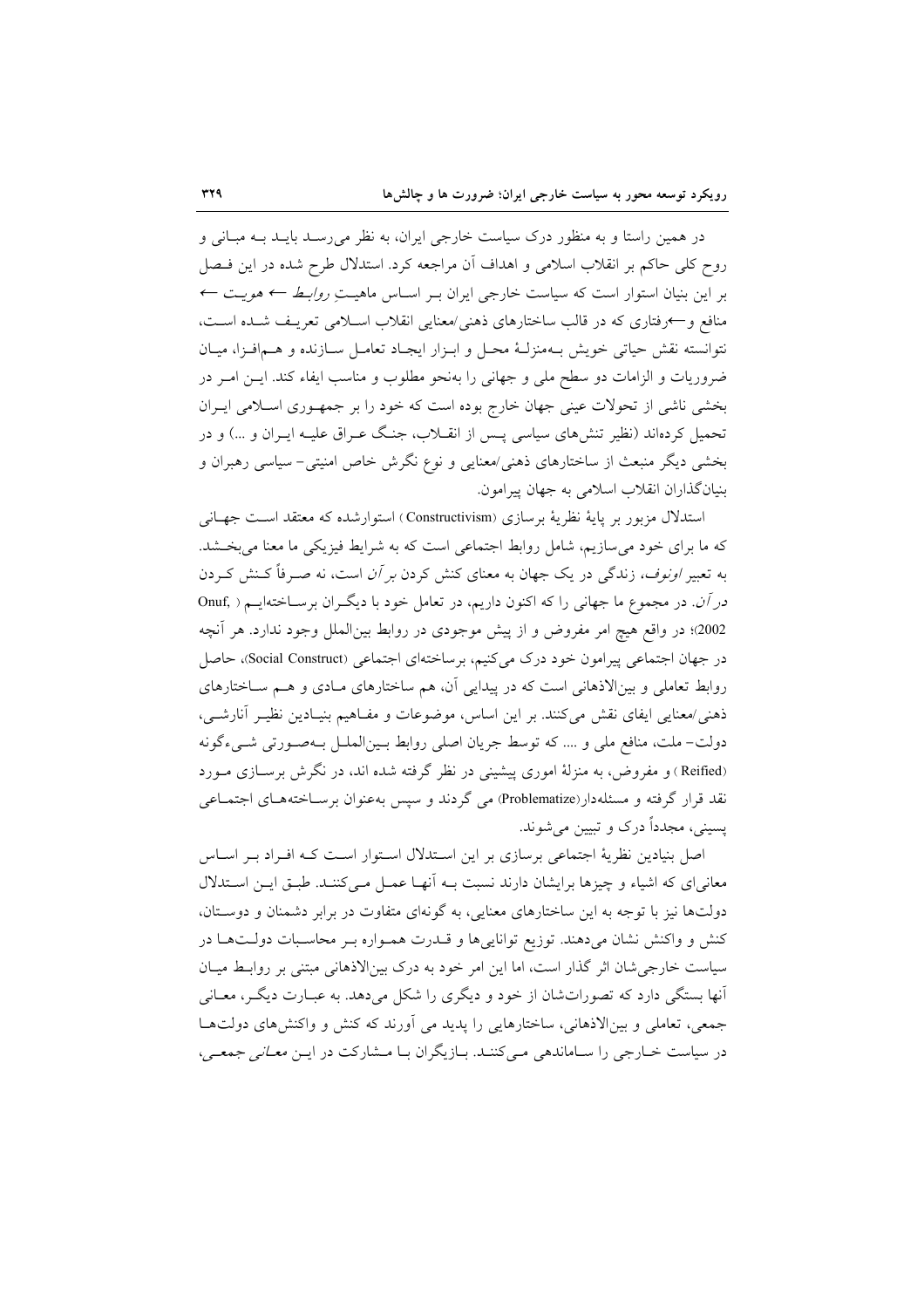هویتهای شان را کسب می نمایند. این *هویتها* که ذاتاً برسـاختههـایی مبتنــی بــر *تعــاملات و* ر*وابط هستند*، درک بازیگر از *منافع(ملی) را شکل می*دهند. در فرایند برسـاخته شــدن هویــت، ساختارهای ذهنی/معنایی، نقش تکوینی دارند و ساختارهای مادی/عینـی نقـش مقـوم و مویــد ساختارهای معنایی را ایفا می کنند (Wendt, 1999). اما نهایتاً این نظام هنجاری و معنـایی اسـت که از ساختارهای مادی، معانی متفاوت را به ذهن کنش گر انسانی متبـادر مـی کنـد و بــازیگران منافع شان را طی فرایند شکل یابی و برساختهشدن هویتشان که خود مبتنـی بـر نـوع روابـط و تعاملات با دیگر بازیگران است، تعریف می کنند.

این نگرش با دیدگاههای حاکم بر جریان اصلی روابط بین|لملل کاملاً تفاوت دارد. در واقع همان گونه که *ونت* تبیین میکند، بر اساس دیدگاه جریان اصلی مطالعـات روابـط بـین الملـل، هویتها و منافع کارگزاران (Agents) بهصورت اموری خارجی، از پیش موجود و صـرفاً عینــی در نظر گرفته مي شوند (Wendt, 1995, PP.129-130). مطالعات جريان اصلي با گــذر ســطحي و عینیگرایانه از موضوع هویتها و منافع، صرفاً بر رفتار سیاست خارجی دولتها و کـنش۵ا و واکنشهای آنها متمرکز می شود؛ این چهارچوبی است که چندان برای درک سیاست خـارجی ارزش محور و ایدئولوژیک ایران مناسب نیست؛ و بالعکس بهنظر می رسد در این راستا توجـه و استفاده از نظریهٔ برسازی می تواند راهگشا باشد.

براساس این استدلال، هویت و منافع جمهوری اسلامی اموری مفروض و از پیش موجــود محسوب نمی شوند. ماهیت این منافع و رفتارها اساساً ناشی از نوع هویتی است کـه جمهـوری اسلامی برای خود و دیگران در روابط خویش با جهان خارج برساخته است. فراینـد تحـولات جهان اجتماعی که انقلاب اسلامی در فضای آن کنش و واکـنش کـرده اسـت شـامل مبـارزات منتهی به پیروزی انقلاب اسلامی، درگیریهای سیاسی پس از آن، تنشهای سیاسی بـا غــرب، تحریم اقتصادی، جنگ تحمیلی هشت سالهٔ عراق علیه ایران و .... بـوده اسـت کـه در مجمـوع نوعی محتوای سیاسی، نظامی، امنیتی مبتنی بر رویارویی را در روابط بــا جهــان(غــرب) حــاکم نموده است. از سوی دیگر، ساختارهای ذهنی/معنایی حاکم بر تفکر رهبران انقلاب اسلامی نیز از ماهیتی امنیتی- تقابلی با غرب برخوردار بوده است. این ساختارهای ذهنی تقابلی در بخشی، از سلطهٔ عمومی غرب بر سرنوشت کشورهای جهان سوم ناشی شده است؛ و در بخشی دیگ برگرفته از آن دسته تفکرات اسلامی است که منبع و مبنای مشکلات مـسلمانان و کـشورهای اسلامی را ناشی از سلطهٔ مادی و معنوی غرب و حاکمیت تفکرات غربـی بــر شــؤون زنــدگی مسلمانان مي داند. براين اساس، نفي و طرد غرب و نظام بينالملـل تحـت سـلطهٔ آن، از طريـق بازسازی تصویر و تـصور رویـاروی دائمـی و اَشـتیiاپــذیر حـق و باطـل و در قالـب غــرب ستیزی/استکبارستیزی مستمر در بطن انقلاب اسلامی و رفتار خارجی آن قرارگرفته است.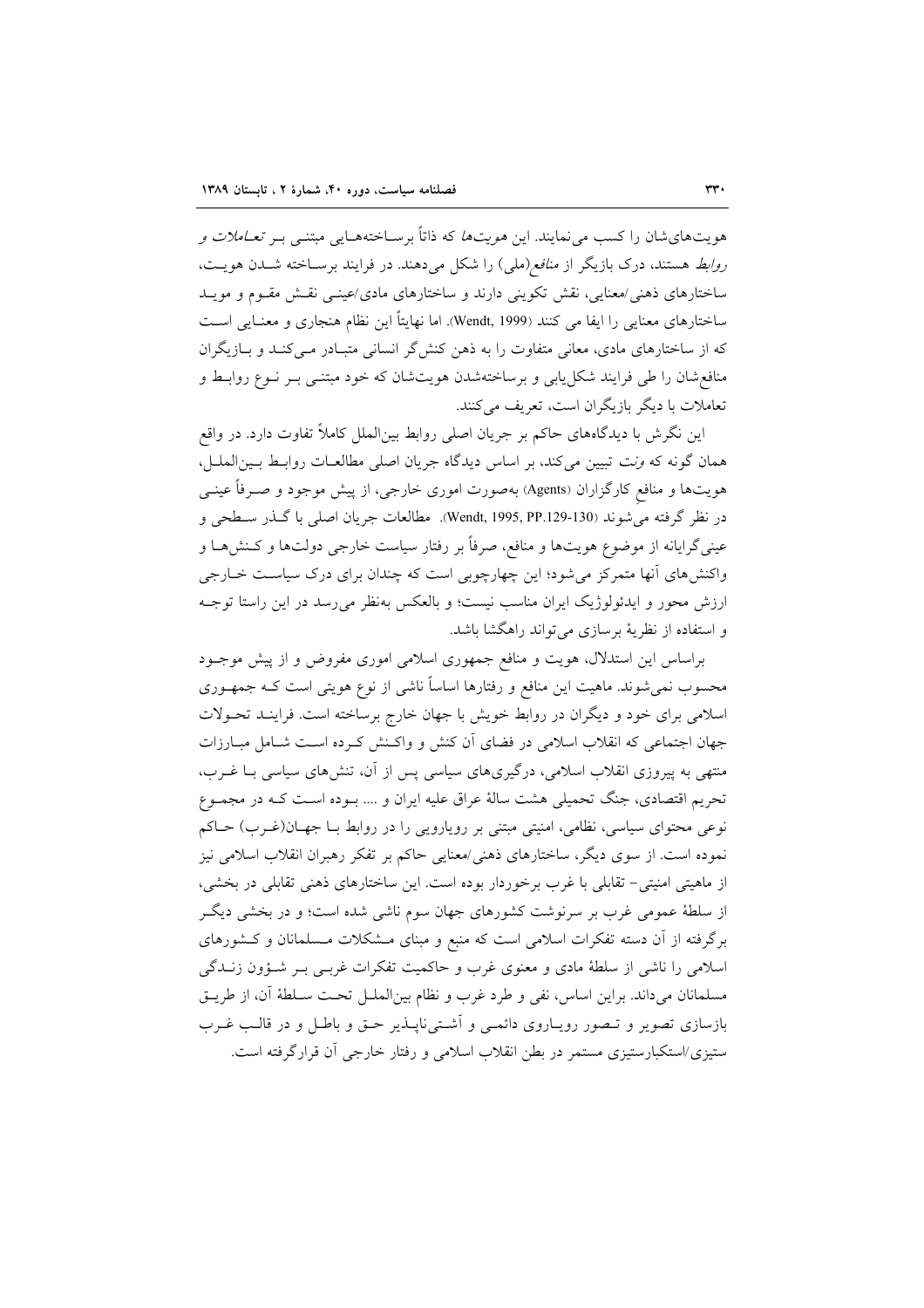حاکمیت این *ساختارهای معنایی و مادی* بر *روابط جمهو*ری اسلامی بـا جهـان(غـرب)، ماهیتی تقابلی-امنیتی به این روابط بخشیده و در نتیجه جمهوری اسـلامی *هویـت خـ*ود را در تضاد با غرب تعریف کرده است. بر این اساس، *منافع (م*لی) برگرفته از چنین روابط و هــویتی نیز بالطبع خصلتی معارضهجویانه داشته و مبتنی بر بازی حاصل جمع صفر بوده است. و در نهایت، *رفتار* خارجی جمهوری اسلامی نیز طبیعتاً مبتنی بر همین روابط←هویت ←منافع، در قالب تضاد با غرب و مبتنی بر نگرش کسب و حفظ قدرت در شکل امنیتی- نظامی اَن تجلــی ییدا کرده که در ناهماهنگی با الزامات توسعه و فضای جریانها است؛ بـه نحـوی کـه توسـعهٔ اقتصادی، ارتقاء قدرت ملی و افزایش آزادی عمل و عزت نفس بسین(لمللبی و امنیت ملبی از طریق کسب قدرت اقتصادی و در رابطهای تعاملی با جهان (غرب)، مورد توجـه قــرار نگرفتــه است.

رجعت به بنیانهای فکری اسلامی نیز این ساختارهای ذهنی تقـابلی بـا جهـان (غـرب) را تقویت کرد. در واقع انقلاب اسلامی، جنبشی رجعتگرایانه برای بازگشت به بنیانهای اسلامی بود. مفروض این اندیشه آن بود که اسلام، دینی کامل است کـه تمـامی ملزومـات و ابزارهـای معنوی و مادی لازم برای یک زندگی سعادتمندانهٔ دنیوی و اخروی جهت تمامی اعـصار را در اختیار بشر قرار می دهد. بر اساس این اندیشه، آنچه باعث مـشکل و فلاکـت مـسلمانان شـده است، نفوذ و حضور بیگانه/غرب در ممالک اسلامی، استثمار و استعمار مـسلمانان توسـط قدرتهای غربی و مهم تر از آن تسلط اندیشهها و افکار غربی بـر حیـات سیاسـی، اجتمـاعی، اقتصادی و فرهنگی مسلمانان است. پس در چهارچوب این اندیشه، راهحل نجبات مـسلمانان، رهایی از سلطهٔ مادی و معنوی/فکری غرب است. بر اساس ایـن تفکـر در صـورتی کـه نفـوذ غرب و غربزدگی خاتمه یابد، مشکلات مسلمانان با اتکا بـه اسـلام و راهحـل(هـای آن بـرای رستگاری بشر، مرتفع خواهد شد.

به اين ترتيب، انقلاب اسلامي حركتي اساساً ضدبيگانه عليه سلطه و نفوذ غــرب در تمــامي انواع و اشکال آن با توسل به بنیانهای فکری اسلام بود. بر این مبنا در انقلاب اسـلامی، قطـع نفوذ و وابستگي خارجي، سرنگوني پادشاهي كه غربـي و وابـسته بــه غــرب قلمــداد مــي شــد، مخالفت با برنامـههـاي نوسـازي غـربگرايانـهٔ وي، مواجهـه بـا تفكـرات غربـي (ليبراليـسم، سوسیالیسم/کمونیسم و حتی در مواردی ناسیونالیسم) به شعار اصلی انقلاب تبدیل شد. اگرچه در جريان انقلاب برخي از اين انديشهها به صورت موقت و در قالبي تاكتيكي، توسط جريـان اصلي انقلاب تحمل شدند، اما يس از پيروزي انقلاب اسلامي بهوضوح أشتى نايــذيري جريــان اصلي انقلاب با اين تفكرات آشكار گرديد و در نهايت با هدف احياء استقلال، آنچه داخلـي و اسلامي بود تقديس گرديد و آنچه خارجي/بيگانه/غربي بود نفي شد.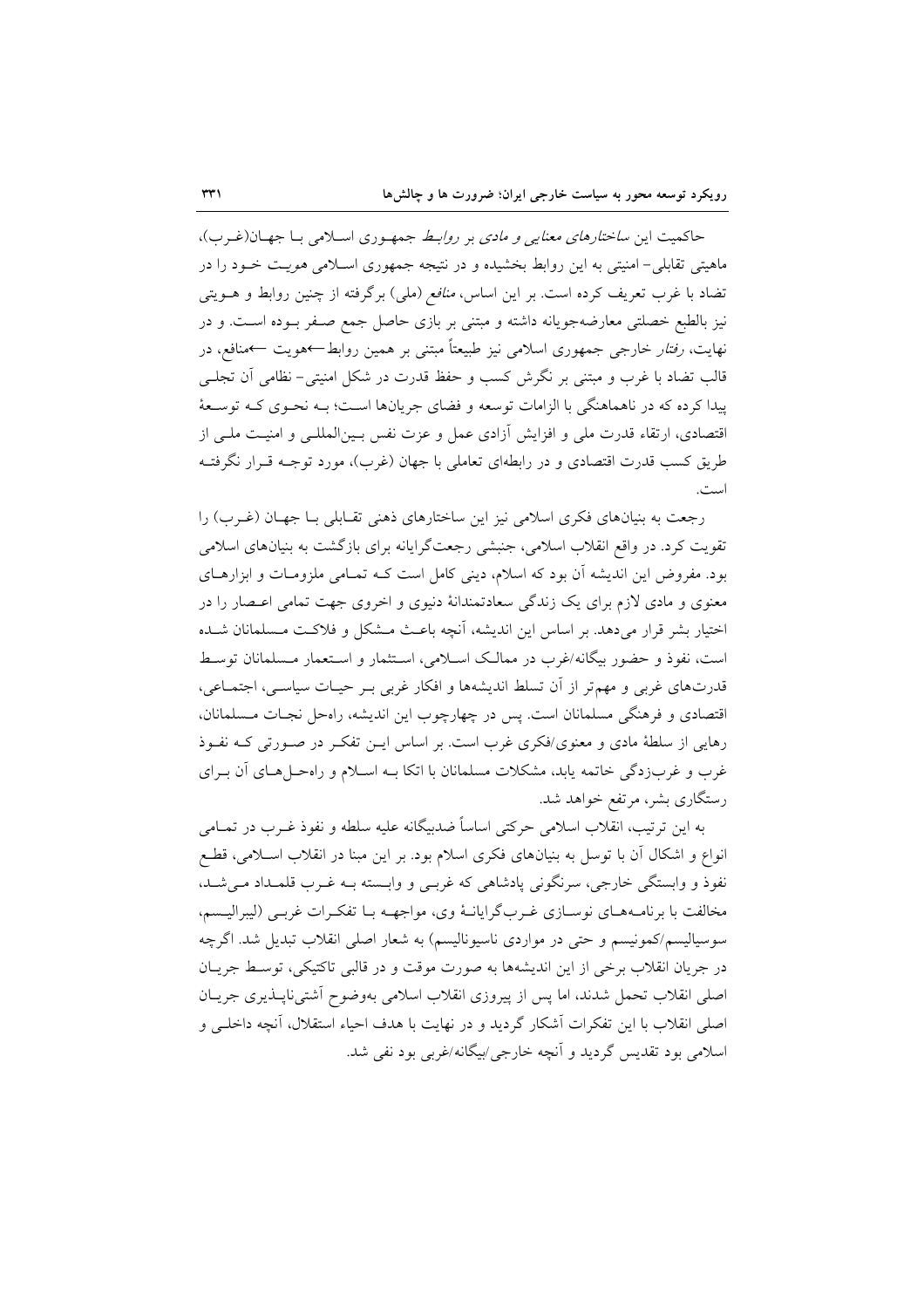از منظری دیگر و در چهارچوب بررسی گفتمانی از سیاست خــارجی جمهـوری اســلامی ایران، از آنجا که انقلاب اسلامی در صدد ریشهکن کـردن گفتمــان دوران پهلــوی و رهــایی از بنیانهای مادی و معنوی آن بوده است لـذا تـلاش کـرده گفتمـانی در تقابـل و برضـد گفتمـان سیاست خارجی دوران پهلوی را جایگزین آن نماید. بر ایـن اسـاس، اصـول و شــاخص هــای حاکم بر گفتمان سیاست خارجی دوران یهلوی با تمامی ابعاد و الزامات آن نفی و طرد شــدند. اگر همانگونه که *دکتر تاجیک* تبیین میکند گفتمان سیاست خارجی دوران پهلوی را مبتنــی بــر سه رکن *ملی گرایی* (با تکیه بر داشتههای فرهنگ<sub>حی</sub>- تمـدنی ایـران باسـتان)، *شـبه مدرنی*ـسم و *سکولاریسم* بدانیم، هر سه رکن مزبور با پیروزی انقلاب اسلامی از عرصهٔ سیاست داخلـی و خارجي جمهوري اسلامي ايران نفي و طرد شدند. علت اين طرد كردن در بخشي ناشي از اين واقعیت بود که در چهارچوب گفتمان سیاست خــارجی دوران پهلــوی، اســلام بــهعنــوان دگــر /*یدئولوژیک* دوران یهلوی تعریف شد ( تاجیک، ۱۳۸۳، ص۳۴:) و همزمان نوعی تطابق کامل با نظام بینالمللی حاصل گردید که مبتنی بر رابطهٔ وابستگی بـود. ایــن رابطــه بــهشــدت هــدف انتقــاد اسلام گرایان و بنیان گذاران انقلاب اسلامی قرار داشت. در واقع، حـدوث انقـلاب اسـلامی بـه تعبیر رهبران آن، برای خاتمه دادن به این تطابق و همپیوندی با غرب بود. در ایــن چهــارچوب ساختار ذهني/معنايي حاكم بر تفكر بنيانگذاران انقلاب اسلامي اساساً مظاهر غرب و نوسـازي در ایران را بهمثابهٔ *دگر هویتی خو*د تعریف کرد.

بررسی تفکرات رهبران انقلاب اسلامی، تصویری روشن از طرح کلی آنها برای جهت گیریها و اهداف اصلی سیاست خارجی فراهم می آورد. مـتن سـخنرانی هـای بنیانگـذار انقلاب اسلامی و نیز مراجعه به قانون اساسی جمهوری اسلامی ایران، شـواهدی محکـم بـرای تایید ادعای فوق فراهم میکند. بنیانگذار انقلاب در تاریخ ۵۷/۸/۱۱ در سخنرانی در باب تمدن بزرگ شاه و اصلاحات ارضی می گوید:

"ما استقلال می خواهیم، می خواهیم خودمان مملکت خودمان را اداره کنیم، نمی خواهیم تحت نظر دیگران باشد؛ مملکت مـال ماسـت، خـوب اسـت مـال مـا، بـد اسـت مـال مـا، مـا نه<sub>ی</sub> خواهیم دیگرا*ن درمملکت ما دخالت کنند*" (روابط بینالملیل و سیاست خبارجی ازدیبدگاه امبام خمینی (س)، ۱۳۸۱، ص:۲۰).

بهتدریج آنچه در ابتدا در قالب کلی ادارهٔ مستقل مملکت، خــارج از نفــوذ دیگــران مطــرح شده بود، بهصورت مشخص تر، به شکل اصول سیاست خارجی جمهوری اسـلامی درآمـد. در همین راستا در اصل یکصد و پنجاه و دوم قانون اساسی، دربـارهٔ سیاسـت خــارجی جمهــوری اسلامی ابران آمده است: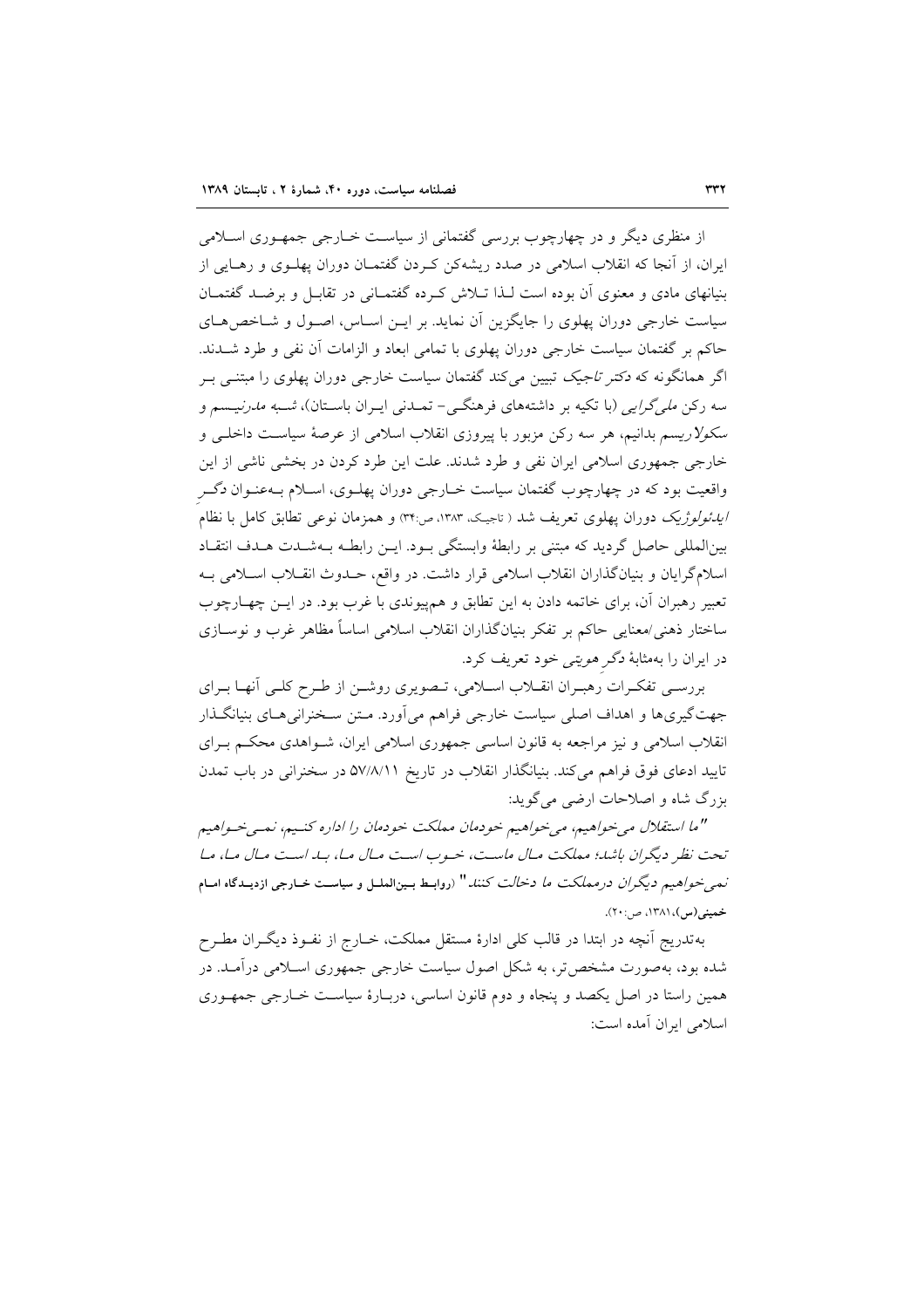"سياست خــارجي جمهـوري اســلامي ايــران بــر اســاس نفــي هرگونــه سـلطهجـويي، و سلطه پذیری، حفظ استقلال همه جانبه و تمامیت ارضی کشور، دفاع از حقوق همهٔ مسلمانان و عدم تعهد در برابر قدرتهای سلطهگر و روابط صلح آمیز متقابل بـا دول غیرمحـارب اسـتوار /ست " (قانون اساسی جمهوری اسلامی ایران، ۱۳۷۲، ص ۷۲).

دیدگاه های مزبور پس از تشکیل جمهوری اسلامی نهادینه شــدند. بــرای نمونــه بنیانگــذار انقلاب در سخنرانی ۱۳۶۰/۸/۶ خود در جمع اعضای *جنبش امل* اینگونه اظهار کردند:

"ما با هيچ كليام از ابرقلارت ها و قلارت ها سر سازش نبلاريم، نـه تحت سلطهٔ امريكيا می رویم و نه زیر بار شوروی. ما مسلمانیم و می خواهیم زندگی کنیم. مـا مـی خـواهیم زنـدگی فقيرانه داشته باشيم، ولي آزاد و مستقل باشيم. مـا ايـن پيـشرفت و تمـلني كـه دسـتمان پـيش *اجانب دراز باشد را نمی خواهیم"......* (روابط بینالملل و سیاست خارجی ازدیدگاه امـام خمینــی(س)۱۳۸۱، ص ۳۳: ۳۳).

سخنان رهبر فقيد انقلاب اسلامي و متن قانون اساسي در باب استقلال و آزادي در واقع به مفهوم آزادی عمل (در معنای بهینهسازی آزادی کنش) در عرصهٔ بین(لملل با اتکا به خود و فارغ از سلطهٔ بیگانه و قواعد حاکم بر نظام بین|لملل است. بالطبع چنین ساختارهای ذهنی/معنایی نمیتوانستهاند منجر به روابط تعاملی و مسالمتآمیز با جهان خارج/غرب شوند. به این ترتیب نه تنها نفوذ و سلطهٔ مستقیم غرب توسط بنیانگذاران انقلاب اسلامی به مبارزه طلبیده شد، بلکه نظریهها و گرایشهای فکری غرب نیز طرد و نفی گردید و در این مسیر حتی (در دورهای) ملی گرایی و به تبع اَن تفکر دولت– ملت نیز در چهارچوب انقلاب اسلامی به چالش کشیده شد. این امر خود ناشی از حاکمیت دیدگاه اسلامی بود که ضرورت رجعت به اندیشههای اسلامی در حکمرانی را مورد تاکید قرار میداد. در مجموع این دیدگاهها ضمن نقد جداسازی انسانها در قالب دولت- ملتهای سرزمینی، مبنای مرزبندی میان مردمان را ایمان اسلامی قرار داده است. *علامه طباطبایی* در خصوص حکومت اسلامی و مرزهای آن در جهان امروز به این مطلب اشاره می کنند که:

"مرز حکومت اسلامی، مرز عقیده و ایمان است، نـه مرزهـای جغرافیـای و سیاسـی... هـر دستهای از انسانها .....قطعهای از قطعات زمین را به خود اختصاص داده و نـام آن سـرزمین را وطن گذاردهاند......اسلام این قبیل انشعابات و پراکندگی ها را در جامعهٔ بـشری الغـاء نمـوده و بنای ملت را بر عقبده و ایمان قرار داده است، نه بر چیزهای دیگری از قبیل نژاد، وطن و نظایر آن....." (علامه طباطبايي، بي تا، صص:١٥٧-١٥٨)

این تفکر کانونی اسلامی مبنی بر، اسـاس قـرار دادن عقیـده و ایمـان بــهعنــوان مــرز میــان انسانها که بهوضوح در آراء، عقاید و ساختارهای ذهنی/معنایی حاکم بر روح انقلاب اسلامی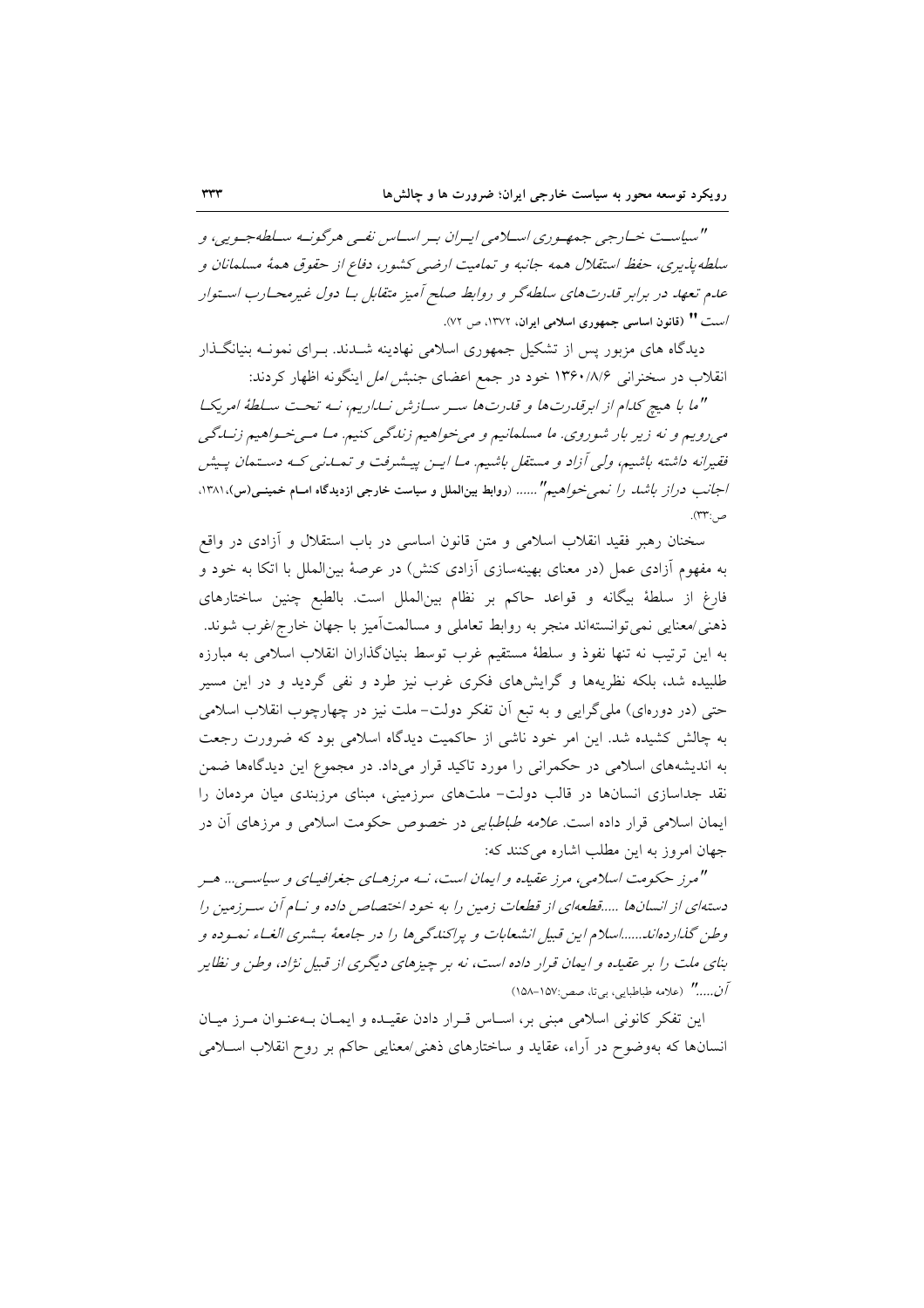نیز دیده می شود با ملی گرایی که یکی از محورهای انسجام دولت- ملت مدرن است در تــضاد و تقابل قرار دارد. در چهارچوب اندیشهٔ اسلامی، این تفکیک، یک مرزبنـدی جهـانی خنثـی نست که در آن "حق و باط/" یـا "کفـر و ایمـان" در دو حیطـهٔ جغرافیـایی مجـزا در عـین اختلاف، به همزیستی مسالمت آمیز خود ادامه دهند؛ این مرزبنـدی در بطـن خــویش رســالتی فراملی را برای حکومت اسلامی متصور است، مبنی بر اینکه نه تنها باید از کیان اسلامی دفـاع نماید بلکه موظف است این گسترهٔ ایمانی را که دارالاسلام نـام دارد بـا تمـام قـوا در سراسـر جهان به طرق مختلف بسط دهد. قائل شدن چنین رسالتی برای حکومت اسلامی، بالطبع تقابل با جهان (غرب) را در پی داشته است. تصور نظام بین الملل به عنوان عرصهٔ مبارزهٔ آشتی ناپذیر میان حق و باطل/کفر و ایمان و نیز رسالت فراملی حکومت اسلامی برای ورود به این مبـارزه، در پیام مورخ ۱۳۶۰/۶/۱۵ رهبر فقید انقلاب به مناسبت شـهادت *حجـت الاســلام قدوســی و سرهنگ وحید دستگردی*، رسالت جمهوری اسلامی ایران در قبال مسلمانان را روشــنتـر بیــان مي كند:

"ای مسلمانان جهان و مستضعفان تحت سلطهٔ ستمگران، بیاخیزید و دست اتحـاد بـه هـم دهید و از اسلام و مقدرات خود دفاع کنید و از هیاهوی قدرتمندان نهراسید کـه ایـن قــرن بـه خواست خداوند قادر، قرن غلبهٔ مستضعفان بر مستکبران و حق بر باطل است. جهان باید بداند که ایران راه خدا را پیدا کرده است و تا قطع منافع آمریکای جهانخوار، ایـن دشـمن کینـهتـوز مستضعفین جهان، با آن مبارزهای آشتی ناپذیر دارد...... ما مبارزهٔ سخت و بی امان خود را علیـه آمریکا شروع کردهایم ...... ما از برادران اسلامی خود .... می خواهیم که بـا جمهـوری اسـلامی ایران هم صدا و هم جهت شده و با پیاری خداونید متعیال شیر جنایتکاران را دفع و به اط چ*پاول گری را از کشورهای اسلامی و بلاد مستضعفین برچینند "....*(سیاست خارجی و روابط بینالملل از دیدگاه امام خمینی (س)، ۱۳۸۱، صص:۴۰-۴۱).

این ساختار ذهنی/معنایی، روابط و هویتی مبتنـی بـر رویـارویی آشـتیiبایـذیر بـا غـرب را برساخته و آن را در سیاست خارجی جمهوری اسلامی ایران متجلی کرده است. حاکمیت ایــن ساختار ذهني/معنايي تقابلي بر سياست خارجي جمهوري اسـلامي، در قالـب مفهـوم اسـتكبار جهانی و لزوم مبارزهٔ مستمر با آن متجلی است. دیدگاه مبتنی بر مفهوم استکبار جهانی و مبارزه با آن، با مرزبندي جهاني حق وباطل/كف و ايمــان همخـواني دارد. *جــواد منــصوري* در بــاب استکبار جهانی به این موضوع اشاره می کند که نظـام سیاسـی کـه در حـال حاضـر بـر جهـان مستولی است واجد ویژگی ها و خصوصیات کفر است (منصوری، ۱۳۷۸، ص:۲۲). بر اسـاس اندیــشهٔ اسلامی، کفر به معنای یوشاندن و انکار حق است و در این چهـارچوب مبـارزه بـا اسـتکبار و کفر جهانی جنبهای از رویارویی مستمر حق و باطل در جهان محسوب می شود. از این دیـدگاه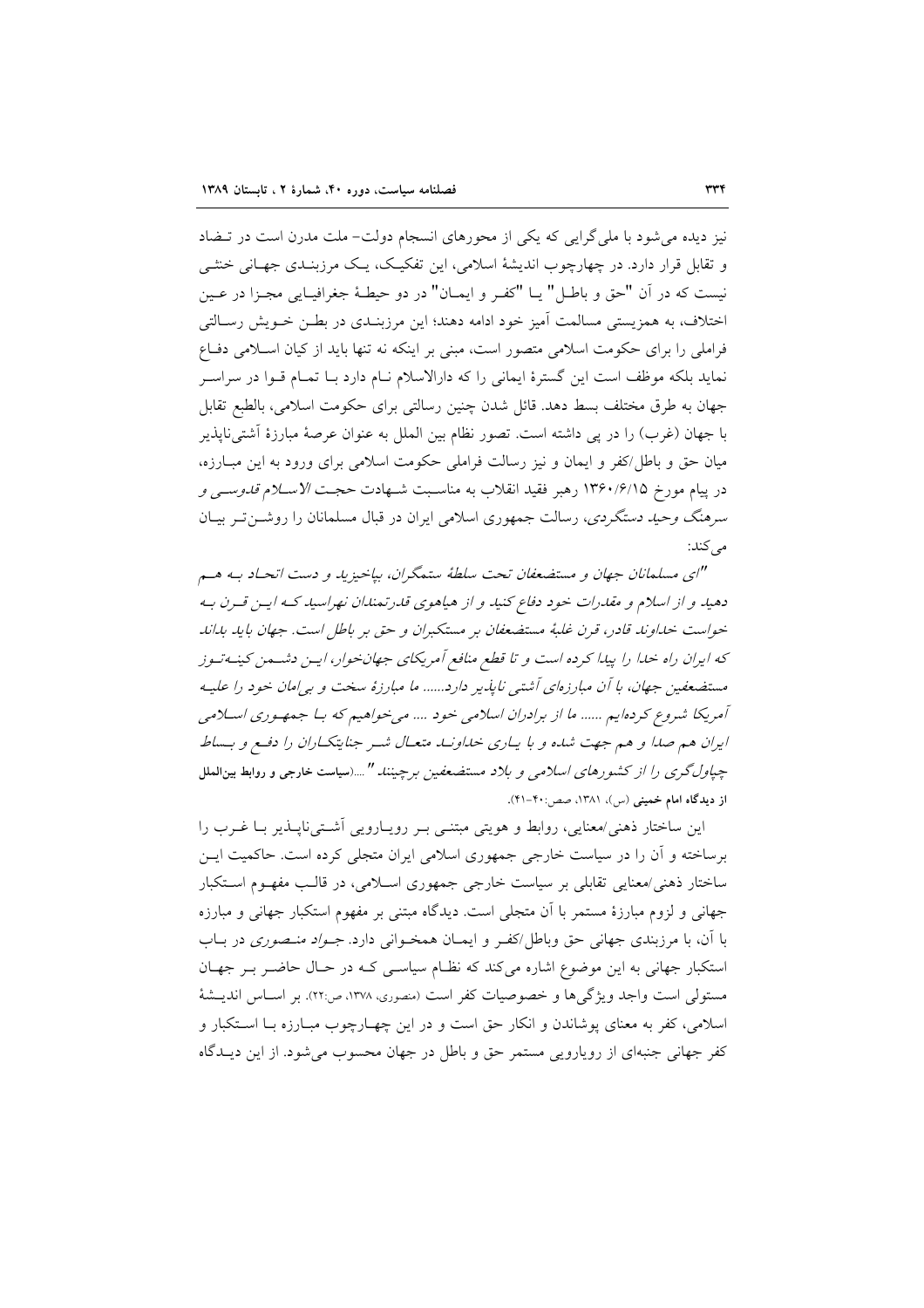در واقع نظام بین|لملل، نظامی است کفراًلود که نمی توان و نباید به اصول و قواعد مترتـب بـر آن تن داد. در این نظام کفر آلود برخی کفار وجود دارند که از باب قدرت، بر سایر کفار برتری دارند. منظور از استکبار همین کفار هستند. در واقع استکبار شامل سـران کفـر اسـت (منـصوری، ۱۳۷۴، ص:۳۰)؛ که در کانون یا مرکز دارالکفر قرار دارند و آن را کنترل مـی کننـد. در چهــارچوب این تفکر مبارزهٔ آشتی،ناپذیر با استکبار جهانی و نظام بین|لملل تحت کنترل آن از رسـالتهـای مهم حکومت اسلامی و سیاست خارجی آن محسوب می شود.

بر اساس این تفکر، فرایند جهانی شدن نیز چیزی نیست جز پروژهای بـرای حـاکم کـردن الزامات، خصوصیات، هنجارهـا و قواعـد مـادیگرایانـهٔ اسـتکباری بـر سراسـر جهـان. *رامـین خانبگی،* این دیدگاه را چنین مطرح میکند که باطن جهانی شدن شامل حاکمیت رویکرد"/*این جهاني"* بر كل جهان است؛ بر اين اساس، قرار است همهٔ ملت هـا در ابتـدا "/يــ*ن جهـاني" و* سیس *جهانی* شوند. وی معتقد است آنچه جهانی شدن به ارمغان مـی آورد، جهـانی اندیــشیدن نیست، بلکه در ابتدا "*این جهانی*" فکر کردن است تا در مسیر فرایند جهـانی شـدن در بـازی شطرنج گونه و پیچیده که از ۴۰۰ سال پیش آغاز شده است، غرب و شیوهٔ زندگی مادیگرایانـهٔ آن، جهان را فتح كند (حانبگي، ١٣٨١، ص:۴). بر اين اساس، جهاني شدن چيزي نيست جز حوالـت دادن انسان به این جهان، اصالت دنیا و دنیاپرستی. در چهارچوب این تصور از آنجـا کـه اصـل جهانی شدن مبتنی بر یک رویکرد سکولاریستی و مادی است، بنابراین بلافاصله می توان نتیجه گرفت که پادزهر آن هم، "این جهانی" نبودن و مواجهه با جهان استکباری است.

تفکر مزبور و معتقدان آن بر این باور هستند کـه هـر نــوع رویکــردی (از جملــه توســعهٔ برونگرای بازار محور) که در آن بهنحوی از انحاء اقبال به این دنیا بـه صـورت مـستقل و فـی نفسه، حائز ارزش و اهمیت باشد، ما را در بــازی دنیایرســتانهای کــه قواعــد آن را اهــل دنیــا و صاحبان أن و بهخصوص غرب و استكبار جهاني تعريف مـي&ننـد، گرفتـار مـي نمايـد. دكتـر *منوچهر محمدی چ*نین نظامی را بهصورت دوایر متحدی المرکزی ترسیم میکند کـه در مرکـز آن جمهوری اسلامی ایران بهعنوان کانون حق و ایمان قرار گرفته و در بیرونیترین لایهٔ آن نیـز أمريكا به مثابة استكبار جهاني و سردمدار باطل قرار دارد. وي شكل و ساختار نظام بين المليل را در نهایت حاصل مواجههٔ این دو قدرت ناهمگون حق/یران با باطل/آمریکا می دانید (محمدی، ۱۳۸۲، ص:۲۶). دکتر محم*دی* دیدگاه مزبور را در قالب شکل زیر تصویر کرده است: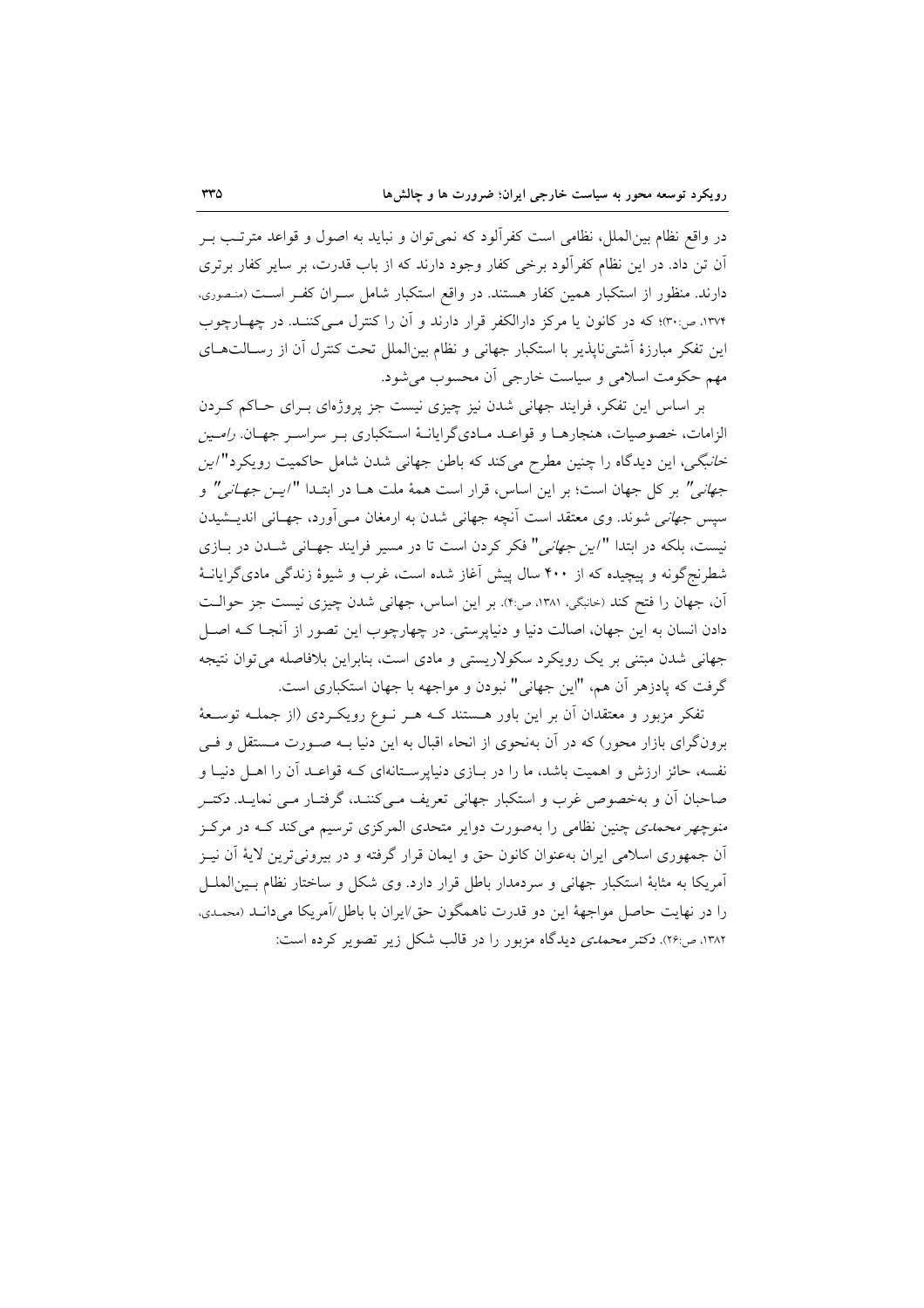

منبع: دکتر منوچهر محمدی(۱۳۸۲)، ا<mark>ستراتژی نظامی اَمریکا بعد از ۱۱ سپتامبر؛ اَمریکا رویاروی اســلام،</mark> تهران: سروش با همکاری بنیاد فرهنگی پژوهشی غرب شناسی، ص: ۲۶.

بالطبع در چهارچوب چنین هویتی، رویارویی آشتهیناپلذیر بـا غـرب، عـین منـافع (ملـی) تصور شده است. بر اساس این اصل می تـوان اهـدافی را بـرای سیاسـت خـارجی جمهـوری اسلامی ایران متصور شد که عموماً با توجه به ماهیت ساختارهای ذهنبی/معنـایی پـاد شــده در راستای توسعهٔ اقتصادی برونگرا و تعاملی بـا جهـان قـرار ندارنــد بلکــه بيــشتر در چــارچوب رسالت های فراملی دولت اسلامی قابل تعریف اند. بنیانگذار انقلاب در این باره می گوید:

"ما این واقعیت و حقیقت را در سیاست خبارجی و به پنالملیل اسلامی مان بارها اعلام نمودهایم کـه در صـلـد گـسترش نفـوذ اسـلام در جهـان .... بـوده و هـستیم .... مـا در صـلـد خشکانیدن ریشههای فاسد صهیونیسم، سرمایهداری و کمونیسم هستیم. ما تصمیم گرفتهایم، به لطف و عنایت خداوند بزرگ .... نظـام اسـلام رسـول الله (ص) را در جهـان اسـتكبار تـرویج نماییم...... من به صراحت اعلام میکنم که جمهوری اسلامی ایران با تمام وجود به رای احیای هویت اسلامی مسلمانان در سراسر جهان سرمایهگذاری میکند" (سیاست خارجی و روابط بینالملسل از دیدگاه امام خمینی (س)، ص: ۵۷).

در واقع بر اساس این اصول بهنظر میرسد، رسالت اصلی دولت اسلامی بر مبنای مرزهـای ایمانی، در قالب حمایت از گسترش نهضت جهانی اسلام و پشتیبانی از مستضعفین جهان بوده و هدف فرعي آن رشد و توسعهٔ ملي تعريف شده است (حقيقت، ١٣٧۶، ص: ۶۴). در ايـن شــرايط برای تحقق اهداف سند چشم انداز جهتگیریهای کنونی سیاست خارجی کشور ک در ایـن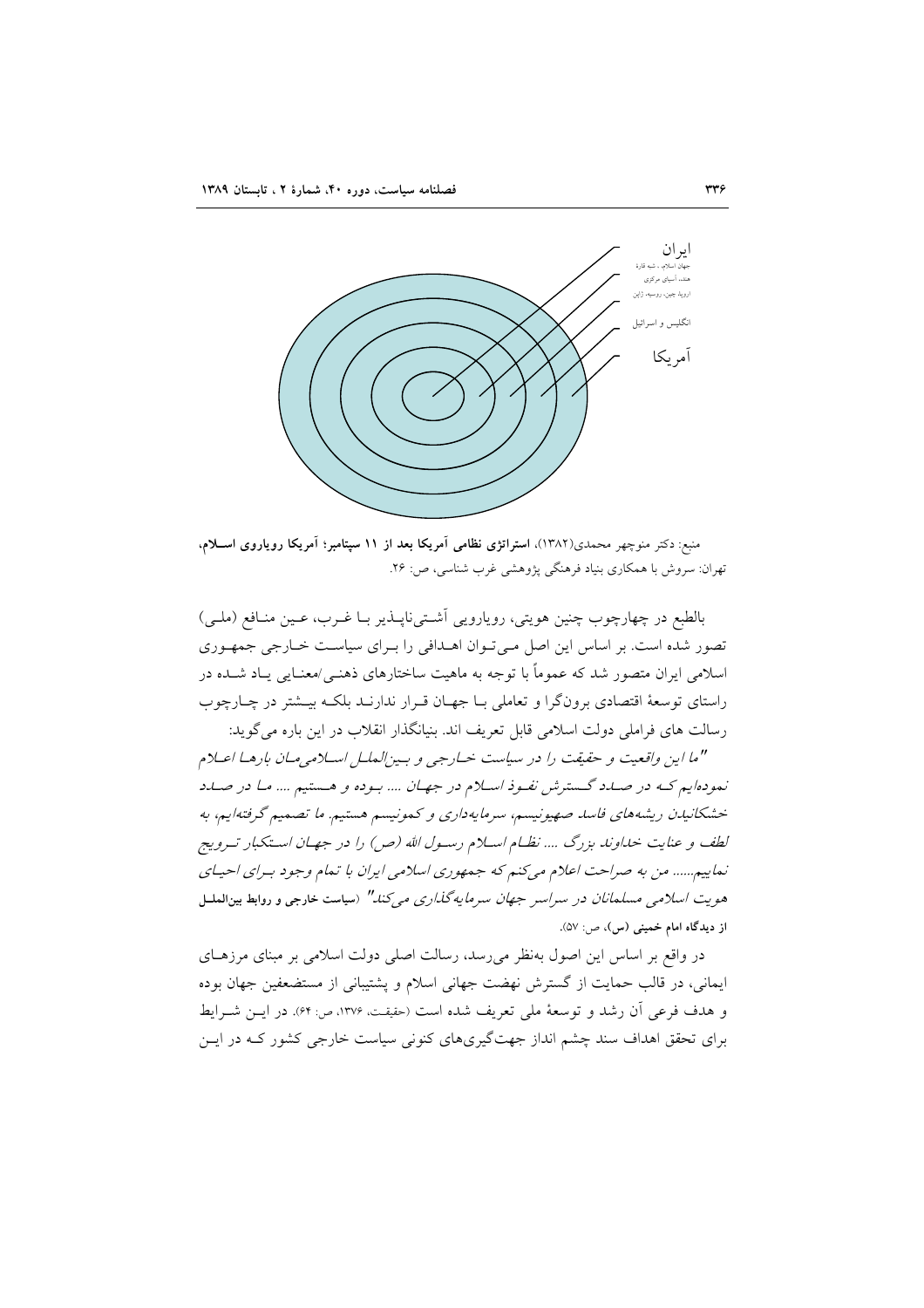قسمت مبانی و ریشههای رفتار تقابلی آن تبیـین گردیـد، نیازمنـد تغییـرات بنیـادی در جهـت حاکمیت رویکرد اقتصادی و توسعهمحور تعاملی بر تمامی ابعـاد و سـطوح سیاسـتگـذاری و اجرا است تا در هماهنگی و تطابق با اهداف توسعهای سند چشم انداز بیست ساله قرار گیرد.

### نتىحە

رویکرد توسعه محور به سیاست خارجی، جزئی از مجموعه برنامههای ملـی اسـت کـه در هماهنگی کامل با سایر برنامههای کلان نظام سیاسی برای توسعهٔ ملی، معنا می یابد. بـهعبـارت دیگر اتخاذ و اجرای سیاست خارجی توسعهمحور، محصول اجماع تمامی ارکان نظـام سیاسـی مبنی بر اولویت یافتن توسعهٔ ملی و تامین رف)ه شهروندان بـر سـایر اهـداف و اولویــتهـای مجموعهٔ نظام سیاسی است. این امر از یک سو منوط به درک تحولات عمیق و پرشتاب جهانی در قالب عالم گیر شدن توسعهٔ برونگرای مبتنی بر اصول بازار و الزامات، ملحقات، فرصتها و چالشهای ناشی از آن است؛ الزامات و فرایندهای پرقدرتی که توسعه و تامین رفاه شـهروندان را به بنیان اصلی و اولیهٔ ایجاد و تداوم مشروعیت و امنیت نظامهای سیاسی تبدیل کرده است. از سوی دیگر این مهم نیازمند درک و سپس تلاش برای تغییر ساختارهای معنایی/ذهنی حـاکم بر جمهوری اسلامی و نخبگان آن است که یک سیاست خارجی غیر توسعهای مواجهــهآمیــز بــا جهان (غرب) را ایجاد کرده اند.

علی رغم این که تغییر جهتی توسعهگرایانه و تعاملی در ساختارهای ذهنی حاکم بر بخشی از سیاستگذاران کلیدی نظام ملاحظه می شود، عـدم همـاهنگی و اهتمـام برخـی از ارکـان و نهادهای اجرایی برای حرکت در مسیر تحقق اهداف چشم انـداز، بـهویـژه در حـوزهٔ سیاسـت خارجی بیانگر این امر است که تحول در ساختارهای معنایی حاکم بر نظام بهصـورت فراگیــر محقق نشده است و بخش های قدرتمندی از نظام همچنان سیاستگذاریهای خود را در مسیر غیرتعاملی و غیرتوسعهای پیش برده و منافع نظام را در قالب جدایی، تبریجویی، طرد، نفـی و رویارویی با جهان غرب تداعی میکنند و چنین رویکردهایی را ضامن عزت و منزلت کشور می دانند. این عدم هماهنگی با اهداف توسعهای سند چـشم انـداز بـیش از هرجـا در سیاسـت خارجي غيرتوسعه گراي کنوني کشور مشاهده مي شود. ايــن در حــالي اســت در عــصر جهــاني شدن، توسعه که اینک به بنیان اصلی و اولیهٔ مشروعیت و امنیت ملـی و مبنـای آزادی عمـل و عزت نفس کشورها در جهان تبدیل شده، فرایندی است مبتنی بر *تعامل ســازنده و هــمافــزا* بــا نظام بین|لملل، که در صدد است با استفاده از امکانات بین|لمللـی و رفـع موانـع و تهدیــدها و همچنین ایجاد ثبات و آرامش لازم برای فعالیت اقتصادی، بهصورتی پایدار، حداکثر رفاه ممکن را بهگونهای عادلانه و متوازن برای شهروندان تامین کند. ابزار ایجاد و محل وقـوع ایـن تعامـل